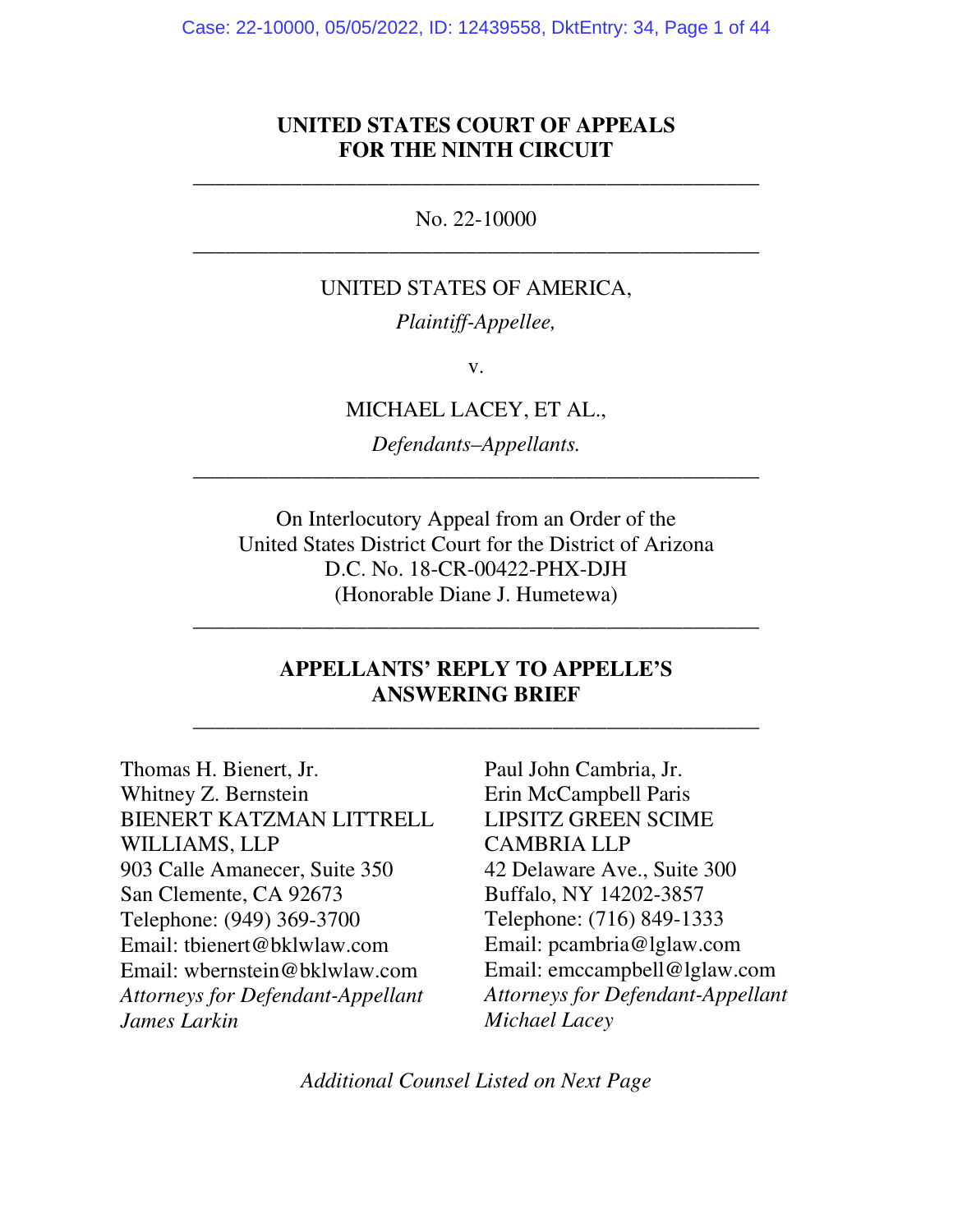Bruce Feder FEDER LAW OFFICE, P.A. 2930 E. Camelback Road, Suite 160 Phoenix, AZ 85016 Telephone: (602) 257-0135 Email: bf@federlawpa.com *Attorneys for Defendant-Appellant Scott Spear* 

David Eisenberg DAVID EISENBERG PLC 3550 N. Central Ave., Suite 1155 Phoenix, Arizona 85012 Telephone: (602) 237-5076 david@deisenbergplc.com *Attorneys for Defendant-Appellant Andrew Padilla* 

Gary S. Lincenberg Gopi K. Panchapakesan BIRD, MARELLA, BOXER, WOLPERT, NESSIM, DROOKS, LINCENBERG & RHOW P.C. 1875 Century Park East, Suite 2300 Los Angeles, CA 90067-2561 Telephone: (310) 201-2100 Email: glincenberg@birdmarella.com Email: gkp@birdmarella.com *Attorneys for Defendant-Appellant John Brunst*

Joy Malby Bertrand JOY BERTRAND ESQ LLC P.O. Box 2734 Scottsdale, Arizona 85252 Telephone: (602)374-5321 joy.bertrand@gmail.com *Attorneys for Defendant-Appellant Joye Vaught*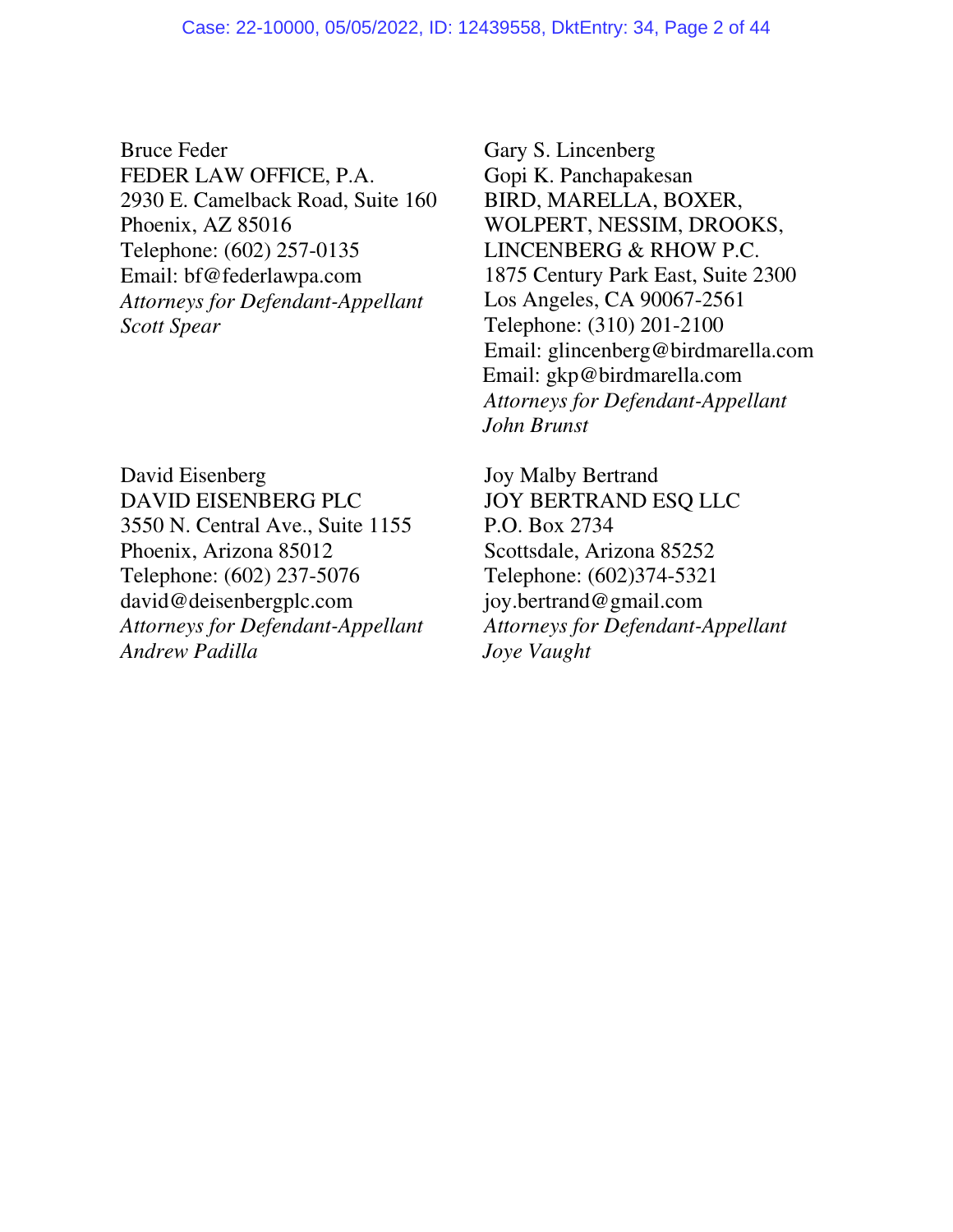# **TABLE OF CONTENTS**

| 2. The Government Does Not Contest the Key Facts or the Law Relating to the                                                               |                                                                                                                                                                                                           |  |  |
|-------------------------------------------------------------------------------------------------------------------------------------------|-----------------------------------------------------------------------------------------------------------------------------------------------------------------------------------------------------------|--|--|
| 3. The Motion Judge's Finding That the Government Had No Reason to<br>Provoke a Mistrial Starkly Contrasts with the Uncontested Facts. 17 |                                                                                                                                                                                                           |  |  |
| A.                                                                                                                                        | The Government Prepared for Years to Try a Case to Which The First                                                                                                                                        |  |  |
| <b>B.</b>                                                                                                                                 | By the Time the Government Realized the Trial Judge Would Have to<br>Instruct the Jury that the First Amendment Protected Backpage's<br>Publication of Adult-Oriented Ads, It Could Not Change Its Case18 |  |  |
| $\mathsf{C}.$                                                                                                                             | The Government's Inability to Change Its Case Is Evident from Its<br>Opening Statement and the Testimony of Its Lead Witness21                                                                            |  |  |
| D.                                                                                                                                        | Fichtner's Testimony Under Cross-Examination Assured the Prosecution                                                                                                                                      |  |  |
| E.                                                                                                                                        | The Court Should Reject the Government's Improper Attempt to<br>Incorporate First Amendment Argumentats into its Brief by Reference. 27                                                                   |  |  |
|                                                                                                                                           | 4. The Trial Judge's Findings Don't Preclude This Court from Finding the<br>.29                                                                                                                           |  |  |
|                                                                                                                                           | 5. The Government Mischaracterizes the Motion Judge's Statements About                                                                                                                                    |  |  |
|                                                                                                                                           | 6. The Motion Judge Erred in Denying Appellants' Request for An Evidentiary                                                                                                                               |  |  |
|                                                                                                                                           |                                                                                                                                                                                                           |  |  |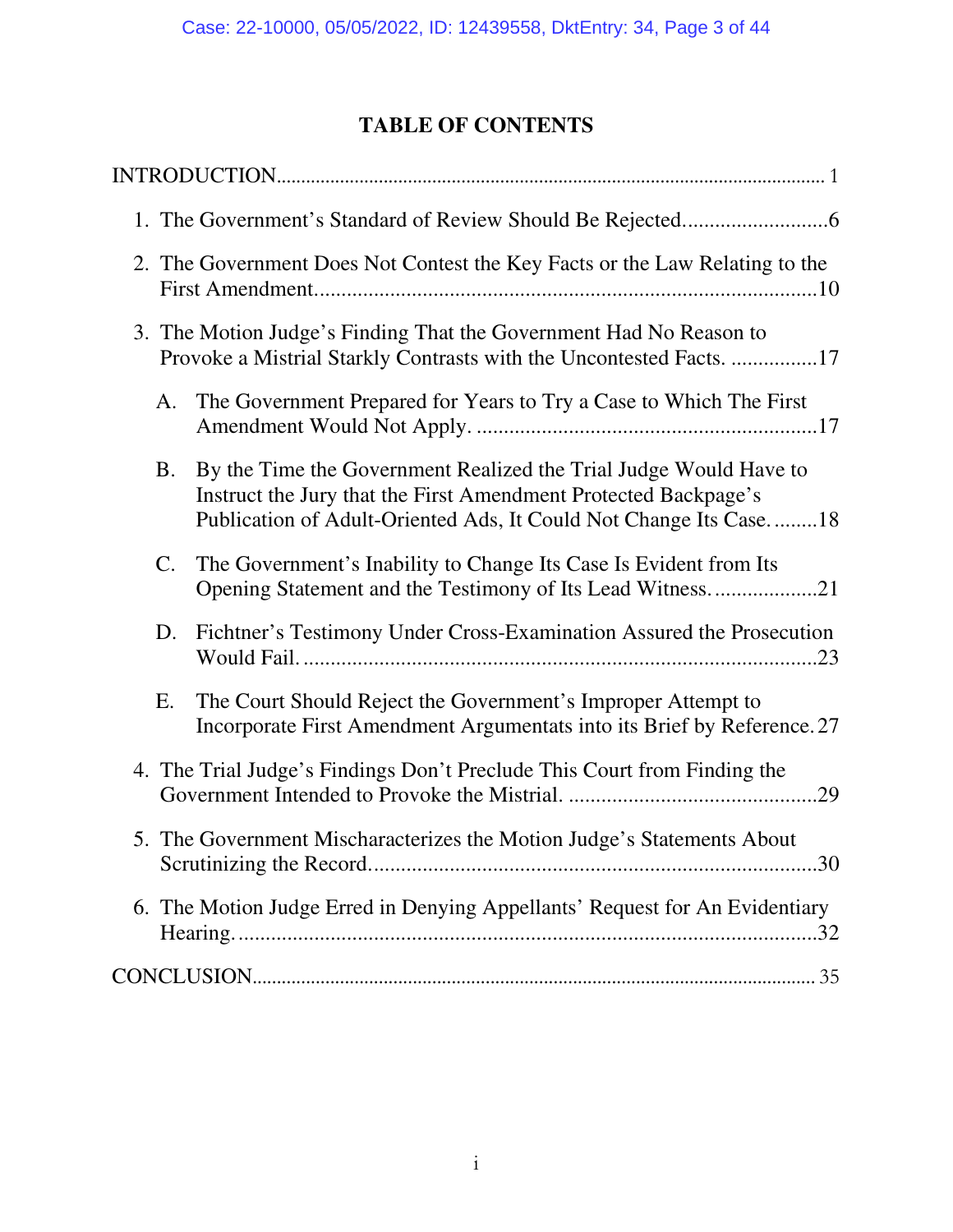# **TABLE OF AUTHORITIES**

# **Cases**

| Ashcroft v. Free Speech Coal.,                                         |
|------------------------------------------------------------------------|
| Backpage.com, LLC v McKenna,                                           |
| Baker v. Firestone Tire & Rubber Co.,                                  |
| Bright v. Firestone Tire & Rubber Co.,                                 |
| Bursey v. United States,                                               |
| Centro de la Comunidad Hispana de Locust Valley v. Town of Oyster Bay, |
| Clem v. Lomeli,                                                        |
| Flanigan's Enterprises, Inc. of Georgia v. Fulton Cty., Ga.,           |
| IMDB.com Inc. v. Bacerra,                                              |
| Martinez-Gonzalez v. Elkhorn Packing Co. LLC,                          |
| Metro Lights, L.L.C. v. City of Los Angeles,                           |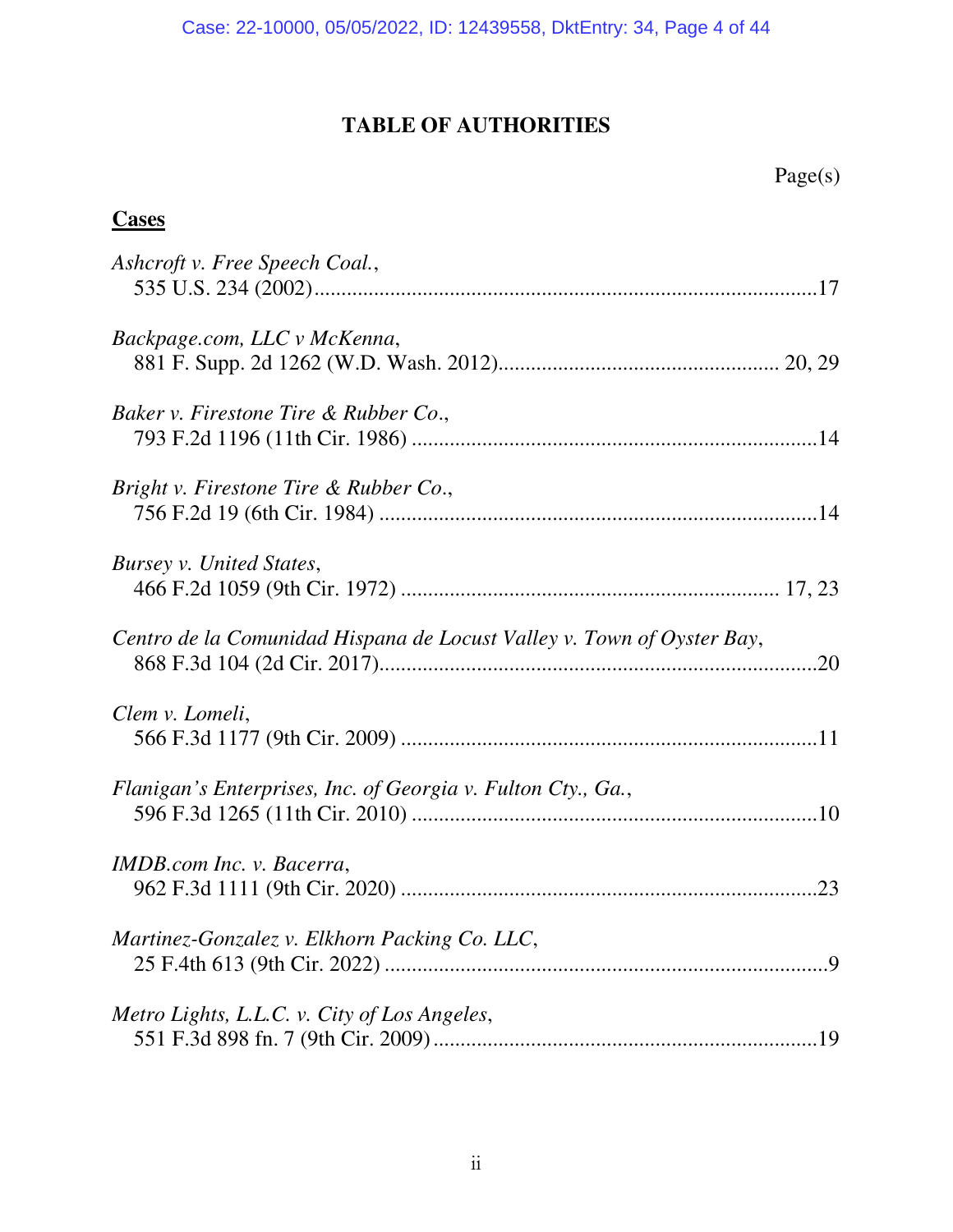| Myers v. United States,                         |
|-------------------------------------------------|
| Oregon v. Kennedy,                              |
| Pearce v. E.F. Hutton Grp., Inc.,               |
| Pittsburgh Press Co. v. Human Relations Comm'n, |
| Sandoval v. Sessions,                           |
| Stevens v. Davis,                               |
| Thunder Studios, Inc. v. Kazal,                 |
| United States v. Avenatti,                      |
| United States v. Hagege,                        |
| United States v. Hale,                          |
| United States v. Hoang,                         |
| United States v. Howell,                        |
| United States v. Navarro-Vargas,                |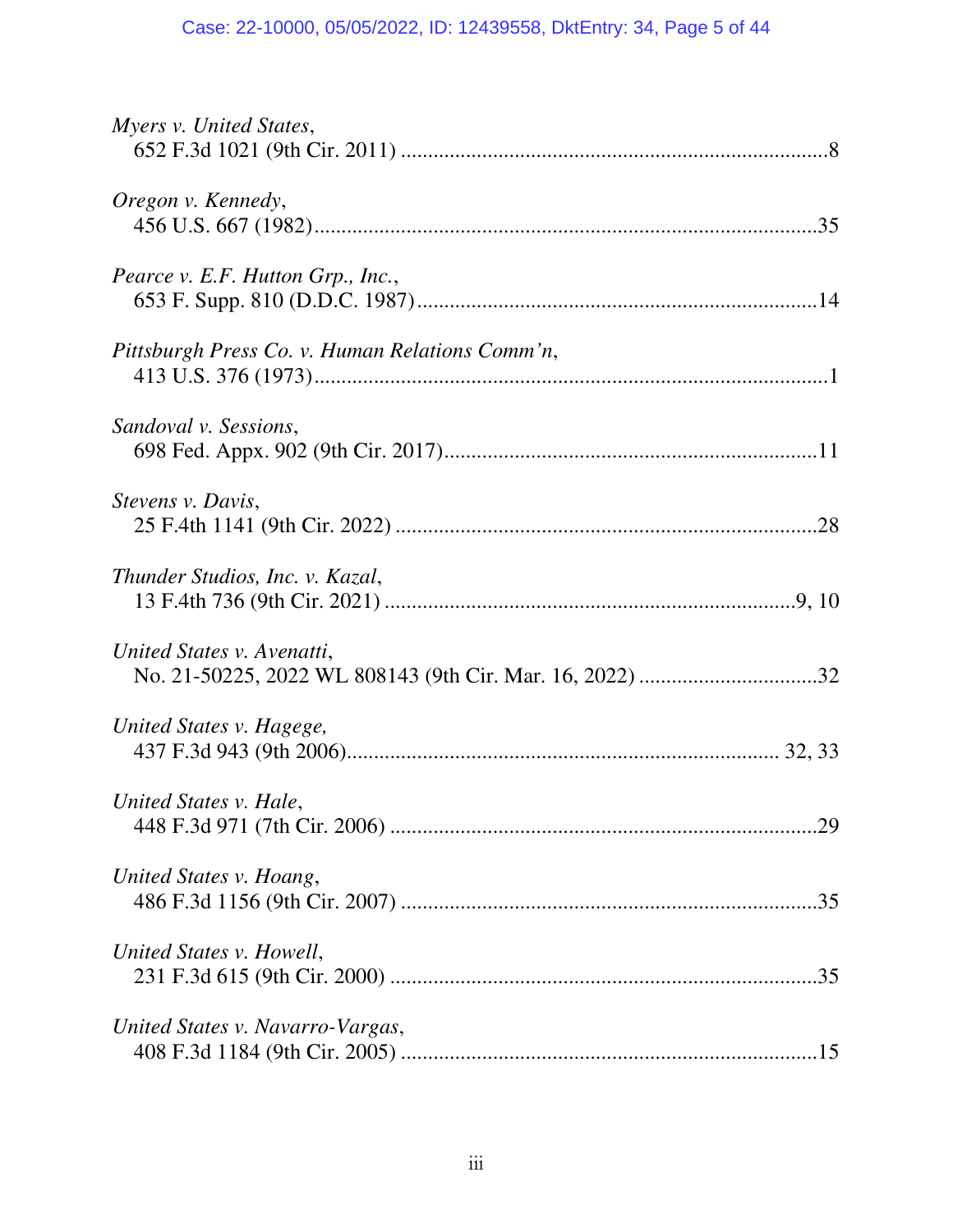| United States v. Zone,              |  |
|-------------------------------------|--|
| Valle Del Sol Inc. v. Whiting,      |  |
| Yes on Term Limits, Inc. v. Savage, |  |
| <b>Rules</b>                        |  |
|                                     |  |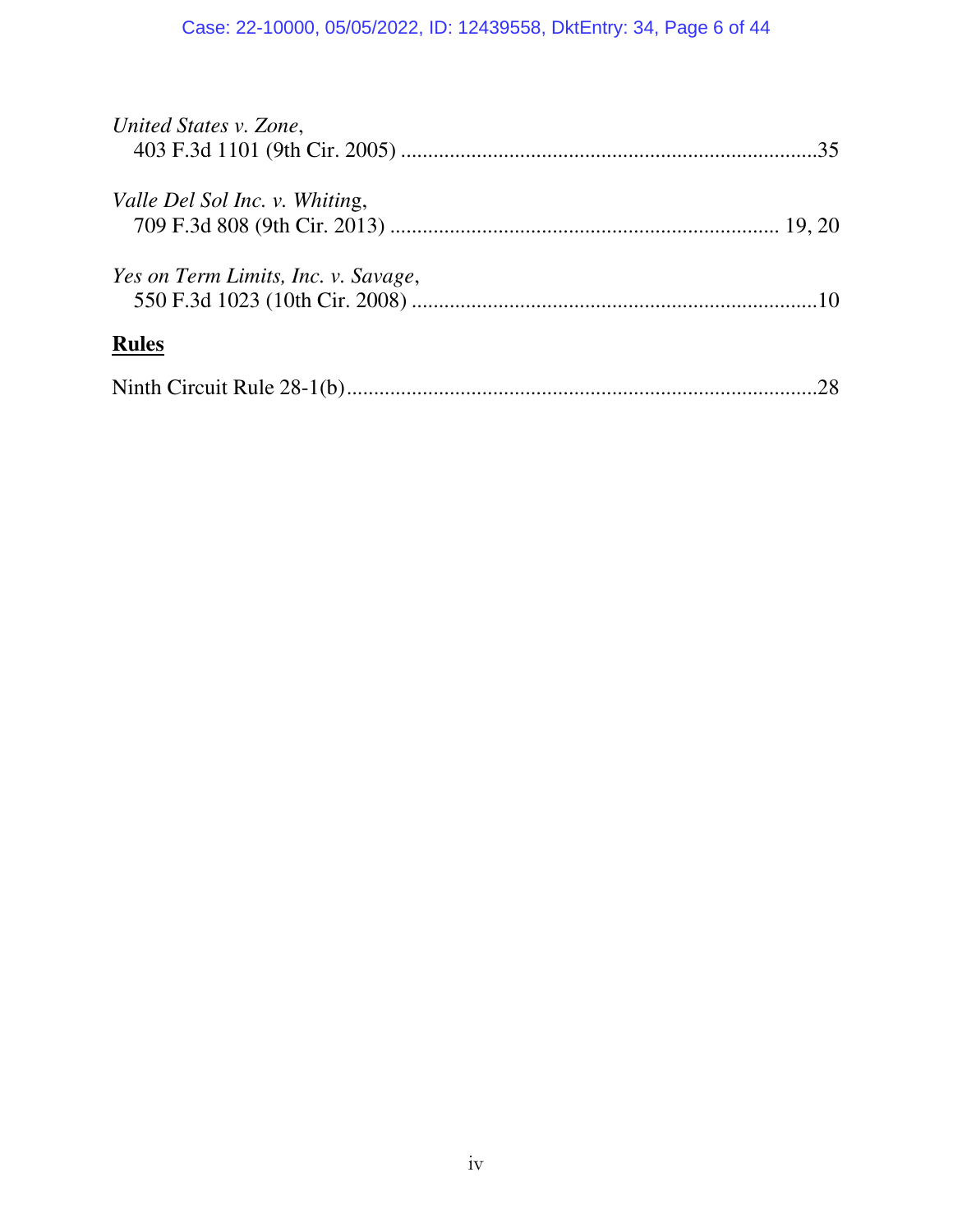### **INTRODUCTION**

The government invites the Court to treat this case as an ordinary case, but it is anything but ordinary—for at least six important reasons.

 First, the Trial Judge—who presided over the trial, declared the mistrial, and was uniquely positioned to evaluate the government's motivation to cause a mistrial—recused, so Appellants' double jeopardy motion (the "Motion") was decided by a newly-assigned judge who had no history with this complex, multiyear prosecution. Although the Trial Judge found the government had engaged in pervasive misconduct, the Motion Judge rejected the Trial Judge's findings and held the government engaged in *no* misconduct (*see* Dkt. 11 at 50-51), giving no deference to the Trial Judge's findings—a clear error. This switch in judges—which resulted in an erroneous application of the facts, among other clear errors—makes this case an anomaly among double jeopardy cases.

 Second, although double jeopardy claims commonly fail because defendants cannot plausibly explain why the government would want to provoke a mistrial, here Appellants provided clear reasons why the government knew, even before the jury was empaneled, that it would lose at trial. Even though the government based its prosecution *solely* on Backpage publishing third-party speech, the prosecutors insisted the First Amendment "does not apply at all" (3-ER-399), based on their erroneous reading of *Pittsburgh Press Co. v. Human Relations Comm'n*, 413 U.S.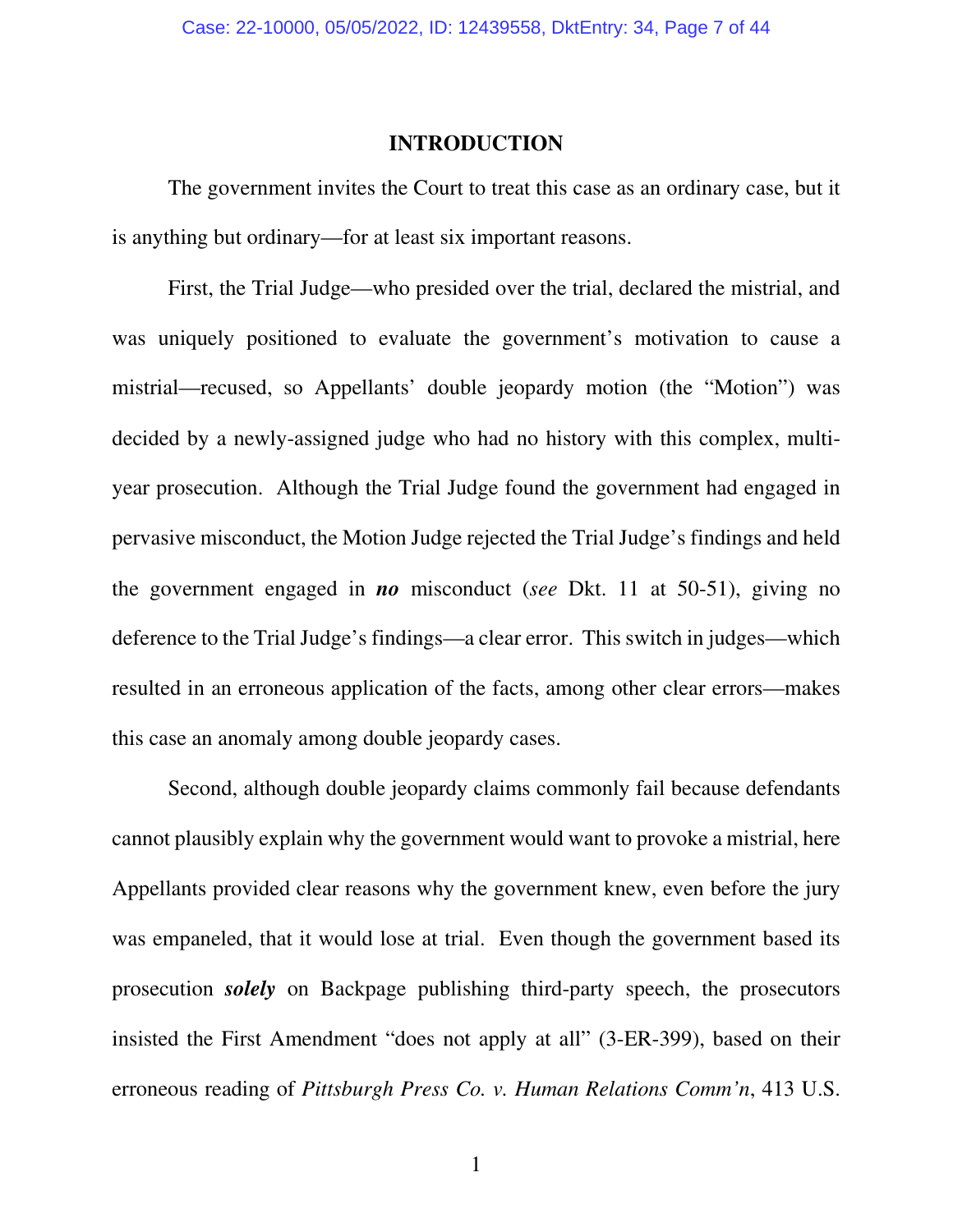#### Case: 22-10000, 05/05/2022, ID: 12439558, DktEntry: 34, Page 8 of 44

376, 388 (1973), and its progeny. The prosecutors consistently conflated the publication of facially *unlawful* prostitution advertisements that the First Amendment does not protect with the publication of facially *lawful* dating, massage, and escort advertisements that the First Amendment does protect, even if some—or even many—of those ads *might relate* to unlawful activities. Then, the government realized—on the eve of trial—that the First Amendment protects the publishing it had portrayed as criminal activity for the last three years, thereby dooming the prosecution. The record is clear that the government needed a mistrial to regroup and retool its case. Tellingly, the government did not dispute Appellants' summary of the controlling First Amendment principles, its erroneous understanding of the application of the First Amendment to its third-party speech case, or the impact of those principles on the case.

Third, the Motion Judge's order denying Appellants' Motion did not address the government's foundational errors regarding the First Amendment or why those errors would prompt the government to provoke a mistrial. The Motion Judge's silence on this central issue is another clear error.

 Fourth, the government provoked a mistrial because the devastating crossexamination of its lead witness, Special Agent Supervisor Fichtner, went to the heart of the government's already fatally flawed theory. Fichtner, an experienced law enforcement officer, admitted that adult-oriented activities such as escort services,

2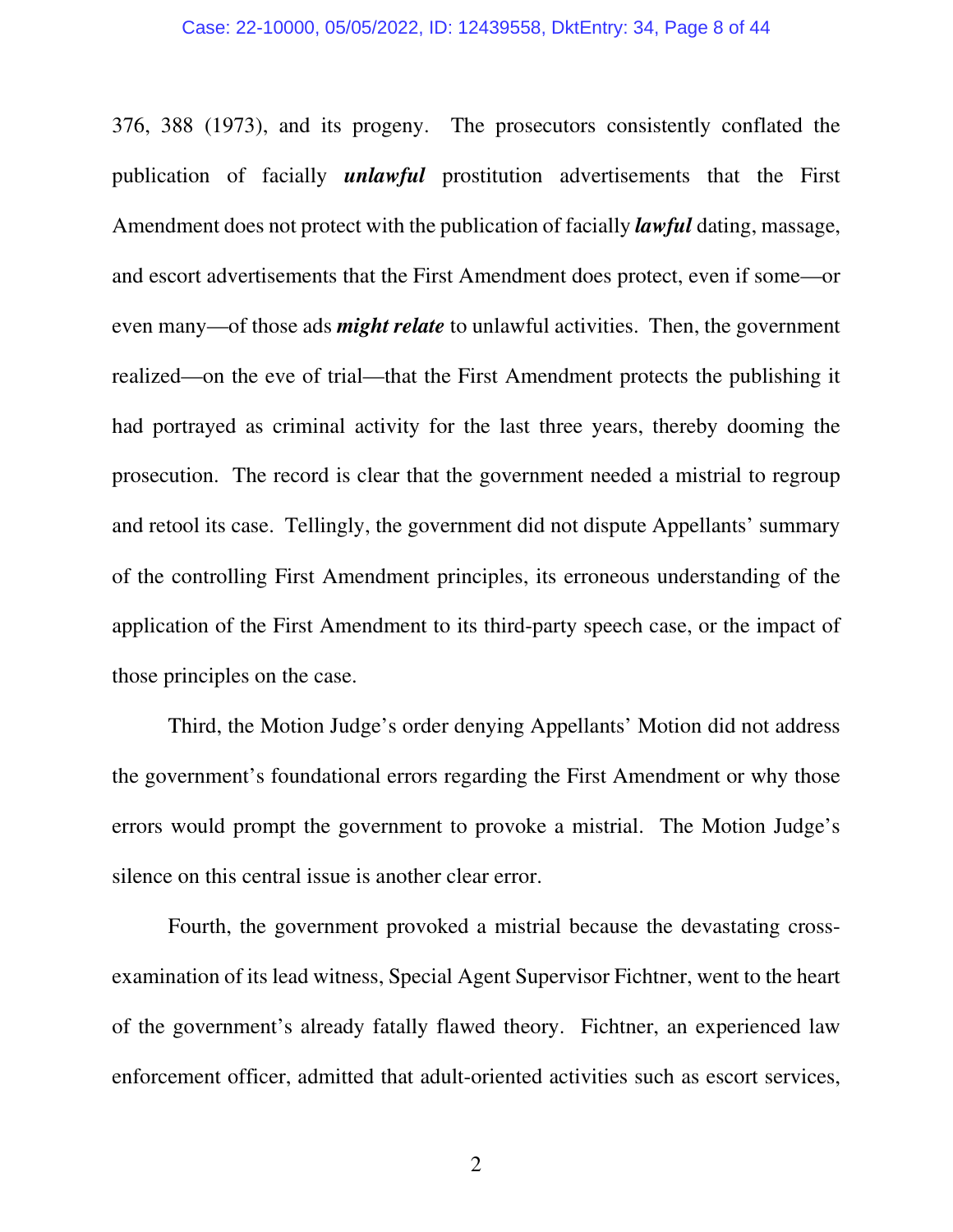#### Case: 22-10000, 05/05/2022, ID: 12439558, DktEntry: 34, Page 9 of 44

stripping, massage, and dominatrix services were lawful and that he could not tell from ads alone whether they related to those lawful activities or to unlawful activity. Fichtner's admissions not only eviscerated one of the core tenets of the government's prosecution ("anyone could tell" that Backpage adult-oriented ads related to prostitution), but also established that Backpage's publication of the hundreds of adult ads he showed the jury, which were similar to the fifty charged ads, did not propose necessarily unlawful transactions and, therefore, were protected by the First Amendment. There is no witness who could undo the damage Fichtner's concessions inflicted on the government's case.

 In finding the government had no reason to provoke a mistrial, the Motion Judge failed to address how Fichtner's admissions on cross-examination eviscerated the prosecution or why his admissions would prompt the government to provoke a mistrial—yet another clear error. Fichtner's testimony cannot be spun as favorable and the government's downplaying of the damage Fichtner's testimony caused further confirms the prosecutors will say whatever they think it takes to keep their case afloat.

 Fifth, the government was motivated to seek a mistrial because it learned that it was wrong about the "main thing" in its case, just weeks before trial. Indeed, in June 2021, prosecutor Kevin Rapp unambiguously told the Trial Judge that escort services were unlawful everywhere except for one small county in Nevada (5-ER-

3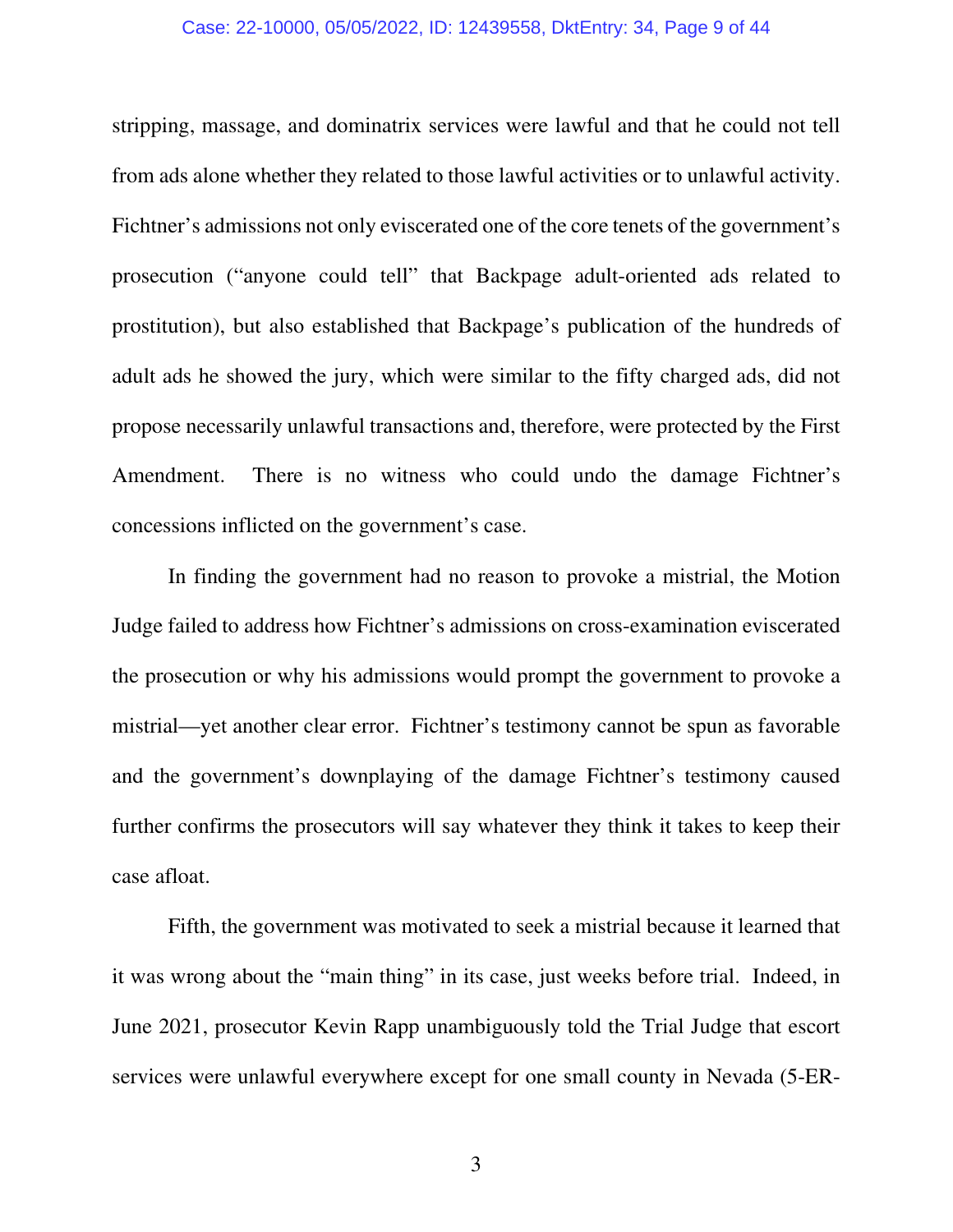913)—a notion the Trial Judge promptly rejected. Remarkably, the government now claims it always understood that escort services were lawful (Dkt. 25 at 44-45), while leaving unanswered the question of why Rapp told the Trial Judge escort services were unlawful everywhere *if the entire prosecution team knew that was untrue*. The government's seeming admission that prosecutor Rapp deliberately misrepresented a material point of law to the Trial Judge<sup>1</sup> underscores why the Motion Judge should not have accepted the prosecutors' unsworn avowals that they did not intend to provoke a mistrial—particularly considering the Trial Judge's findings and the Motion Judge's lack of history with this complex case. The denial of an evidentiary hearing was another clear error.

5-ER-913.

<sup>1</sup> The government does not suggest prosecutor Rapp's argument that escorts were unlawful was a "misstatement" or "mistake"—nor could it, given the context in which he made the statement. The government had objected to the following question from the proposed jury questionnaire: "63. Do you have strong feelings about escort services or people working in the legal adult entertainment industry or have you or someone close to you ever been affected by this type of service? YES \_\_\_ NO [**Government objects to the use of the term "escort services."**]." 1-FER-44. At a hearing on the questionnaire, this colloquy ensued:

THE COURT:…On page 18, question 63, the government objects to the use of the term escort services. Mr. Rapp, can you tell me why you object to that in the context of this question.

MR. RAPP: Well,…because it suggests that escort services is somewhat legal. And, as we know, it's only legal in a very a small county in Nevada, so it's really prostitution services…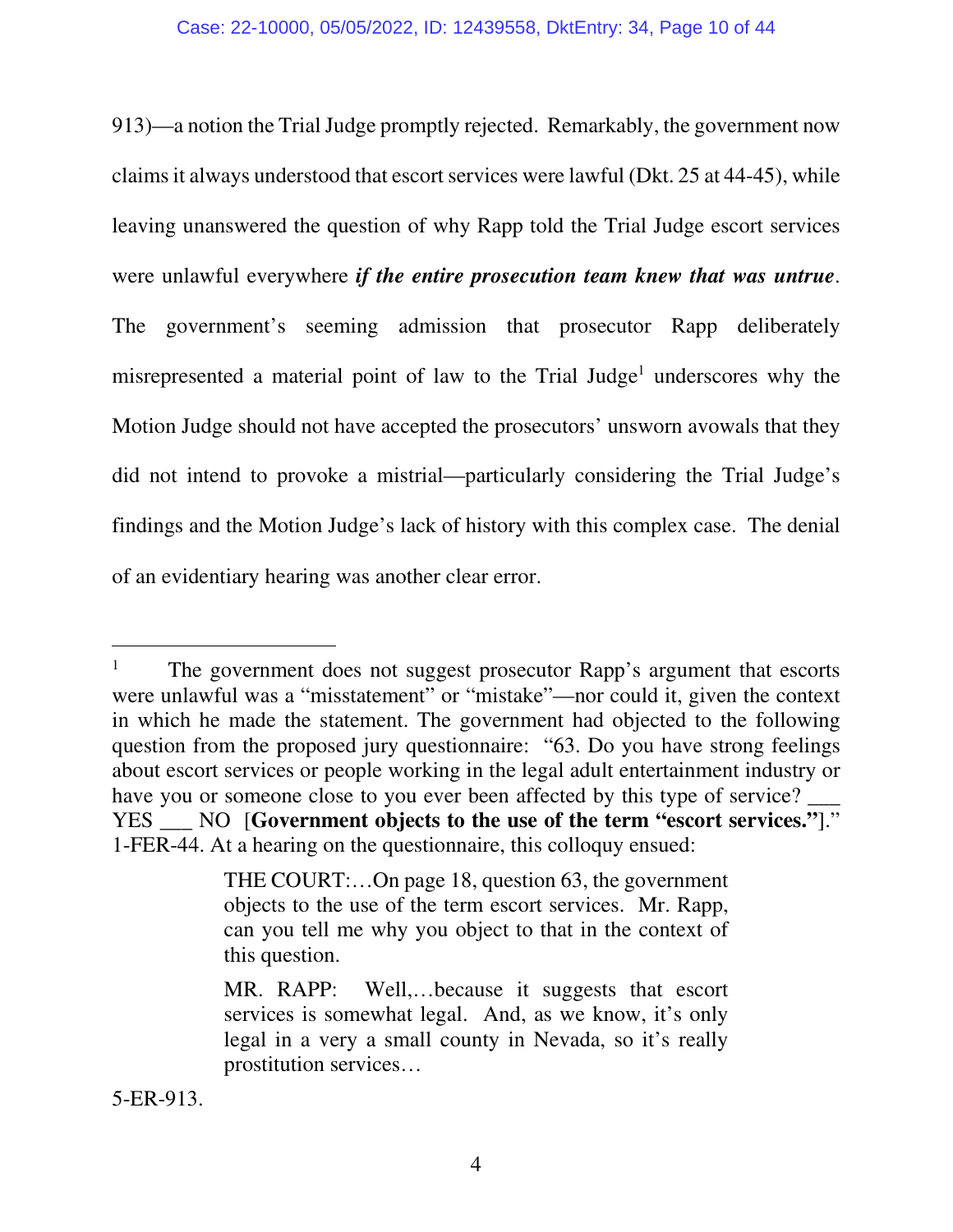Finally, sixth, the Motion Judge's error in finding that the government had no cause to provoke a mistrial is underscored by what the government *does not say* in its response brief. Critically, the government does not dispute that the prosecutors learned for the first time, on the cusp of trial, that the First Amendment *does* apply to this case and that the millions of adult-oriented advertisements published by Backpage were presumptively protected by the First Amendment, save one aberrant ad. The government also does not dispute Appellants' presentation of controlling First Amendment law. Nor does it dispute that the prosecutors' erroneous understanding of the First Amendment gave them a compelling reason to want to provoke a mistrial: the First Amendment instructions the Trial Judge would be required to provide to the jury would garrote the only case the government had to present. If the government had a response to any of these points, the government could have included it. Its silence on these pivotal issues is nothing less than a concession.

 With compelling reasons to provoke a mistrial, the government's highly experienced prosecution team so badly poisoned this case "after *just two days* of testimony at a jury trial scheduled to span *three months*" (Dkt. 25 at 7 (emphasis added)) that the Trial Judge declared a mistrial, criticizing the prosecution team for repeatedly interjecting highly prejudicial evidence irrelevant to the crimes charged and for abusing the "leeway" she had allowed in their opening statement and with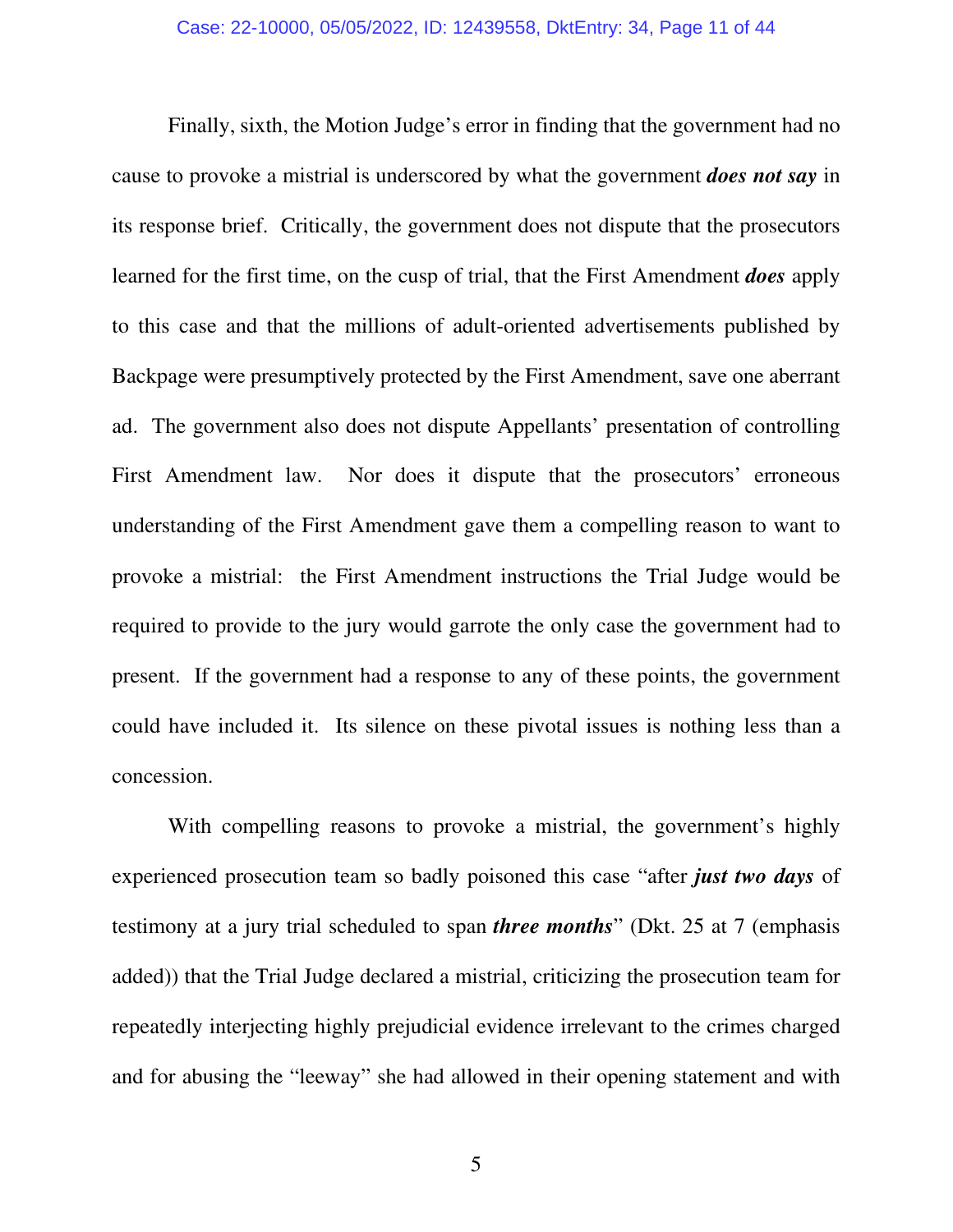every witness thereafter (saying the government's misconduct was "something that I can't overlook and won't overlook"). 23-ER-4814-15. This Court should not overlook the government's brazen misconduct and evidence of their intent to goad.

### **1. The Government's Standard of Review Should Be Rejected.**

 This Court generally reviews the denial of double jeopardy motions *de novo,* and related factual findings for clear error, but the government incorrectly suggests this Court simply must accept the Motion Judge's determination that the prosecution was not failing on the merits and, therefore, the prosecutors had no reason to provoke the mistrial. This is incorrect.

 First, the Motion Judge erroneously relied on an unrelated, limited finding of the Trial Judge in reaching this conclusion. In particular, the Motion Judge found:

> The Defendants' last contention, that the Government resorted to goading the Defendants into seeking a mistrial because its case was failing on the merits, is not supported by the record. Indeed, the Defendants raised this same argument at trial. (Doc. 1346 at 68-69). Addressing the Defendants' oral motion for a mistrial because the Government had yet to produce evidence of their "specific intent on any of the counts or things charged in the indictment," the trial judge stated "it's way too early to make that argument because I can envision from the evidence that I've already seen where they're going to get to that…[i]t's way to [sic] early. We're barely, I don't know, ten percent in." (*Id*.). The Court adopts the trial court's finding.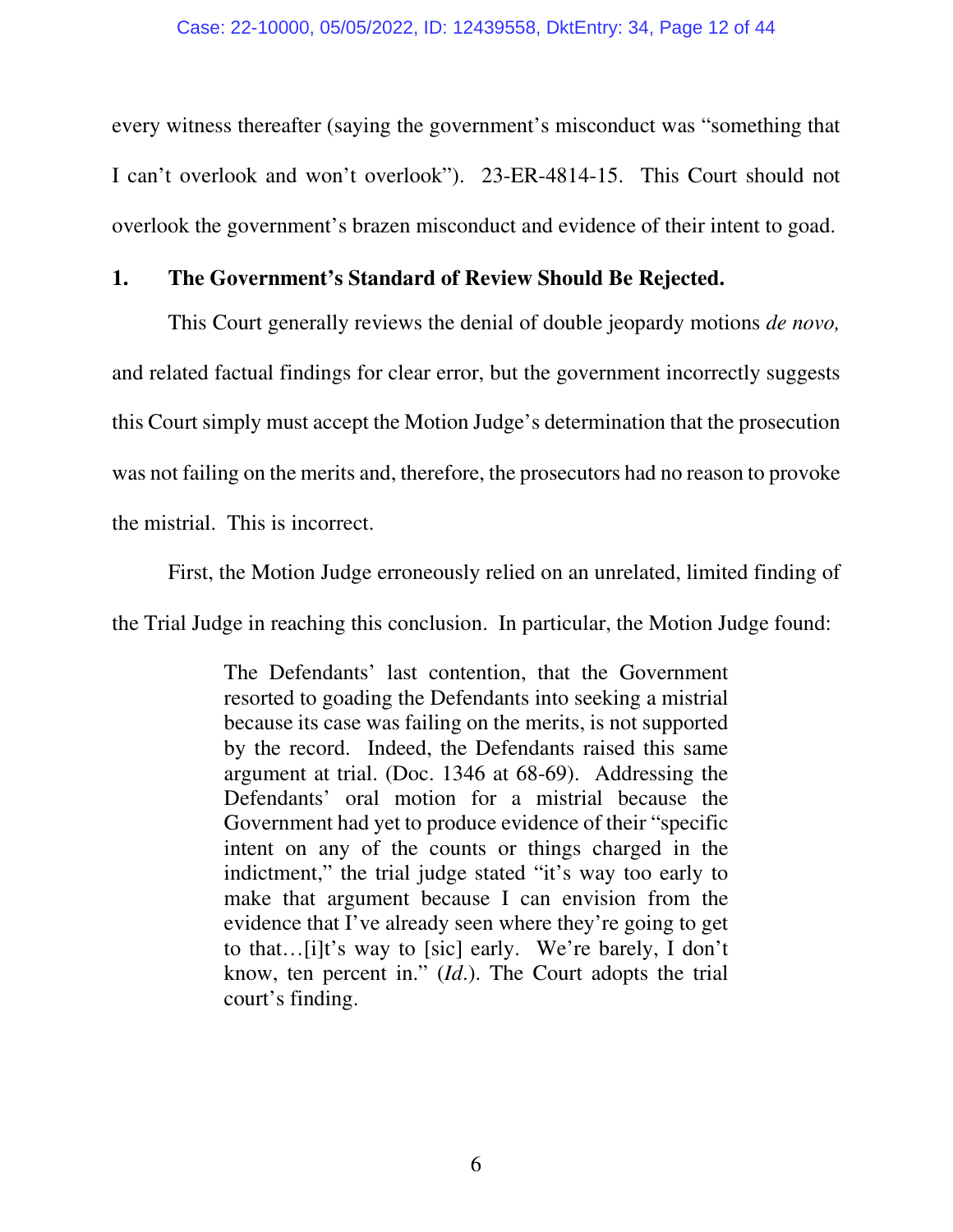1-ER-10. The Trial Judge was not assessing the broad question of whether the government had reason to provoke a mistrial, but a narrow defense complaint about the government's failure to link any evidence to any of the Appellants:

> MR. BIENERT:…[W]e still have heard no connection of anything to any defendant or any ad in the indictment that is somehow tying the knowledge of any defendant to the ad, the knowledge of any defendant to any child who was peddled in an ad before the ad was done, or even connecting any of the victims…And I just don't understand how this jury is ever going to evaluate whether these guys had specific intent on any of the counts or things charged in the indictment, when they're day, after day, after day just hearing Backpage had prostitution, Backpage had child trafficking, from people who don't identify the particulars and/or tie it to any defendant.

> THE COURT: Well, it's way too early to make that argument, because I can envision from the evidence that I've already seen where they're going to get to that. It's way too early. We're barely, I don't know, ten percent in…

23-ER-4784-85. Regardless of whether the Trial Judge's finding on that narrow issue—whether the government had a plausible path to connect some ads to one, some, or all Appellants—is entitled to deference, the Motion Judge erred in misusing the Trial Judge's comment on that narrow issue to determine that the government had no problems of any kind with its case that might cause it to provoke a mistrial.

This finding is problematic because the government had an unrelated, but insurmountable problem that the Motion Judge ignored. At the time the Trial Judge made that comment, no one had asked the Trial Judge whether the First Amendment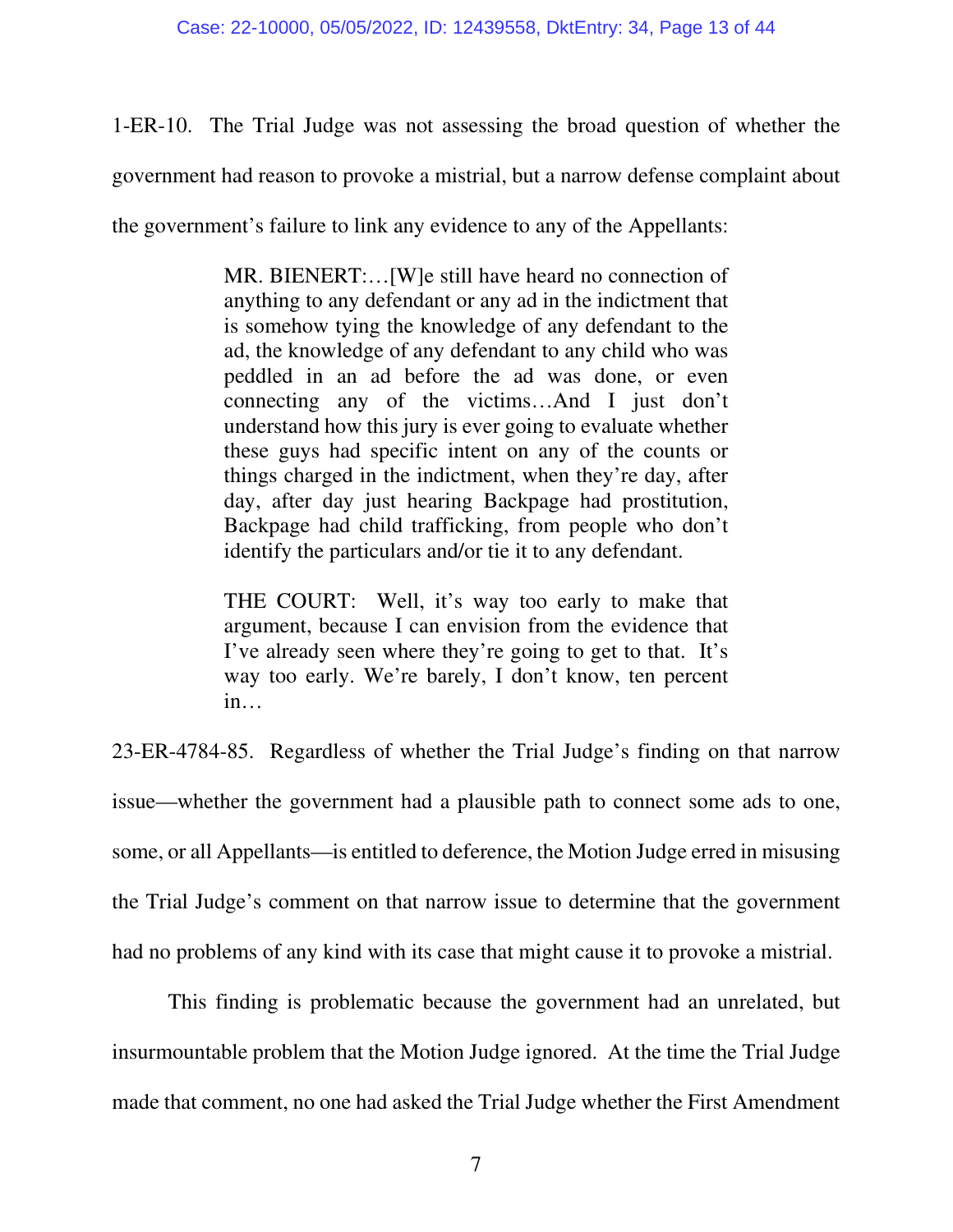#### Case: 22-10000, 05/05/2022, ID: 12439558, DktEntry: 34, Page 14 of 44

arguments Appellants first made just before trial hamstrung the prosecution, whether Fichtner's admissions had seriously damaged the prosecution, or whether either gave the government reason to provoke a mistrial. She also made no such findings. The Motion Judge clearly erred in conflating the Trial Judge's narrow ruling on a different topic with a conclusion that the prosecution was not in trouble.

 Second, the Motion Judge's ruling neither mentions nor addresses Appellants' argument that the government had cause to provoke a mistrial because of its erroneous assessment of First Amendment strictures and Fichtner's devastating admissions on cross-examination. The ruling on the Motion said *nothing* about the First Amendment, the substance of Fichtner's testimony, or Appellants' argument that the government intended to provoke a mistrial because it knew the prosecution ultimately would fail as a result.<sup>2</sup> The Motion Judge's wholesale failure to address Appellants' evidence and arguments was clear error:

> As an appellate court, we hesitate to overturn a district court's factual findings. But where, as here, we are firmly convinced the district court overlooked key facts, it is our duty to reverse. *See Myers v. United States*, 652 F.3d 1021, 1036 (9th Cir. 2011) (holding that findings of fact

<sup>2</sup> The government claims the Motion Judge made findings beyond those of the Trial Judge, but the Motion Judge merely noted that the trial was in its infancy and the government had yet to call many witnesses, much like the Trial Judge had said. 1-ER-10. Moreover, none of the government's uncalled witnesses could change the fact that the First Amendment protects the publication of third-party speech, unless it necessarily proposes an unlawful transaction—something 49 of the 50 charged ads did not do.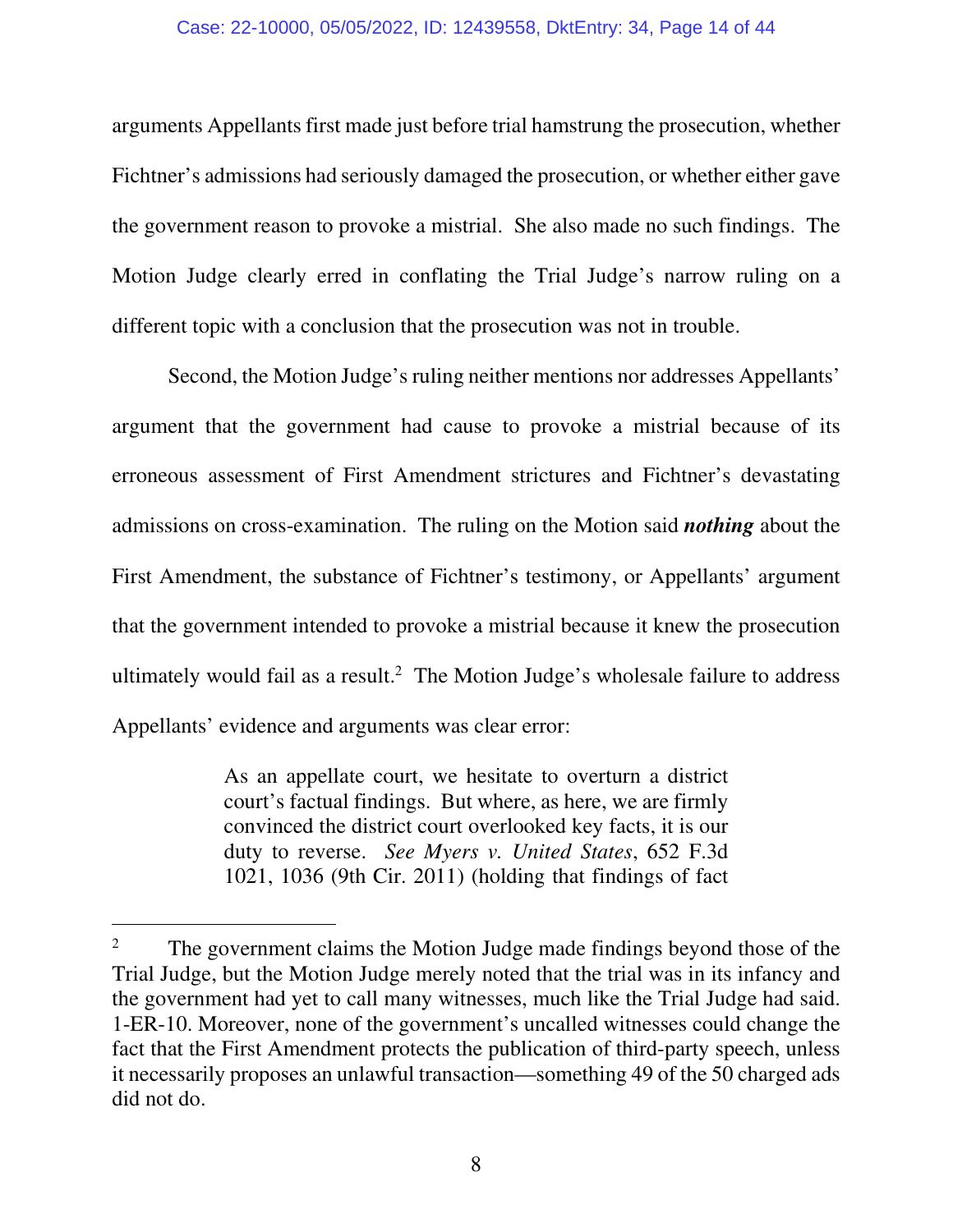were clearly erroneous where the district court "simply ignored" contrary evidence in the record).

*See Martinez-Gonzalez v. Elkhorn Packing Co. LLC*, 25 F.4th 613, 625 (9th Cir. 2022). This Court, therefore, can and should reverse.

 Finally, even if the Motion Judge's ruling could be read as implicitly finding that the First Amendment does not protect the publication of third-party speech or that Fichtner's testimony did not establish the ads he showed the jury were protected by the First Amendment, this Court must review *de novo* findings relating to "constitutional facts" in First Amendment cases. *See Thunder Studios, Inc. v. Kazal*, 13 F.4th 736, 742 (9th Cir. 2021), *cert. denied sub nom. David v. Kazal*, No. 21- 1156, 2022 WL 1131404 (U.S. Apr. 18, 2022).

 For example, the defendants in *Thunder Studios* asserted a First Amendment defense to civil claims under California's stalking statute, but the district court found their speech was a "true threat" unprotected by the First Amendment. At trial, a jury rendered a multimillion-dollar judgment against the defendants. On appeal, this Court held that "constitutional facts," including whether speech is unprotected by the First Amendment, are reviewed *de novo*:

> In First Amendment cases, we make an independent examination of the whole record in order to make sure that the judgment does not constitute a forbidden intrusion on the field of free expression. Therefore, we review constitutional facts *de novo*, including whether speech constitutes a "true threat" and is therefore unprotected by the First Amendment.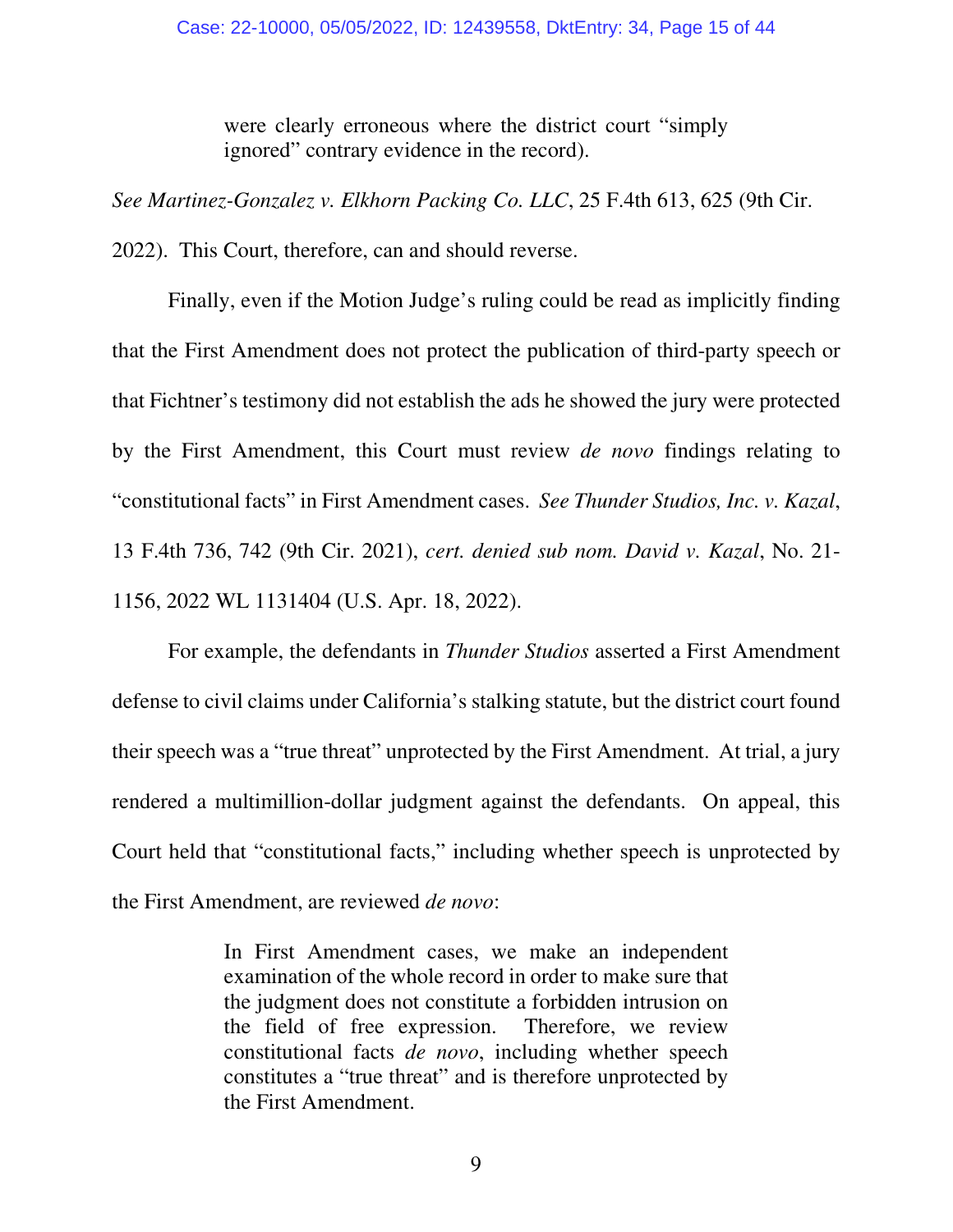*Id.* (citations and quotation marks omitted).<sup>3</sup> After independently reviewing the record in *Thunder Studios*, this Court rejected the district court's "true threat" finding, held the speech was protected by the First Amendment, and reversed and remanded with instructions to set aside the judgment. *Id*. at 748.

Consequently, because here the government is prosecuting Appellants *solely* for the publication of third-party speech, this *is* a First Amendment case, and *de novo*  review applies to facts concerning whether speech is constitutionally protected. *Id*.

# **2. The Government Does Not Contest the Key Facts or the Law Relating to the First Amendment.**

 The government ignores the lead point in Appellants' opening brief—the government had the motivation and intent to goad mistrial after its last-minute realizations that escort services were lawful and that the First Amendment protected Backpage's publication of dating, massage, and escort services ads unless an ad proposed a necessarily unlawful transaction. Fichtner corroborated that protection,

<sup>3</sup> *Accord Flanigan's Enterprises, Inc. of Georgia v. Fulton Cty., Ga.*, 596 F.3d 1265, 1276 (11th Cir. 2010) ("Ordinarily, we review district court factfindings only for clear error, but First Amendment issues are not ordinary. Where the First Amendment Free Speech Clause is involved our review of the district court's findings of 'constitutional facts,' as distinguished from ordinary historical facts, is *de novo.…*We find these core constitutional facts—the 'why' facts—as though the district court had never made any findings about them.") (citations and quotation marks omitted); *Yes on Term Limits, Inc. v. Savage*, 550 F.3d 1023, 1027 (10th Cir. 2008) ("This court reviews a challenge to the constitutionality of a statute *de novo*. Additionally, First Amendment cases demand our rigorous review of the record. Thus, this court also reviews constitutional facts *de novo*.").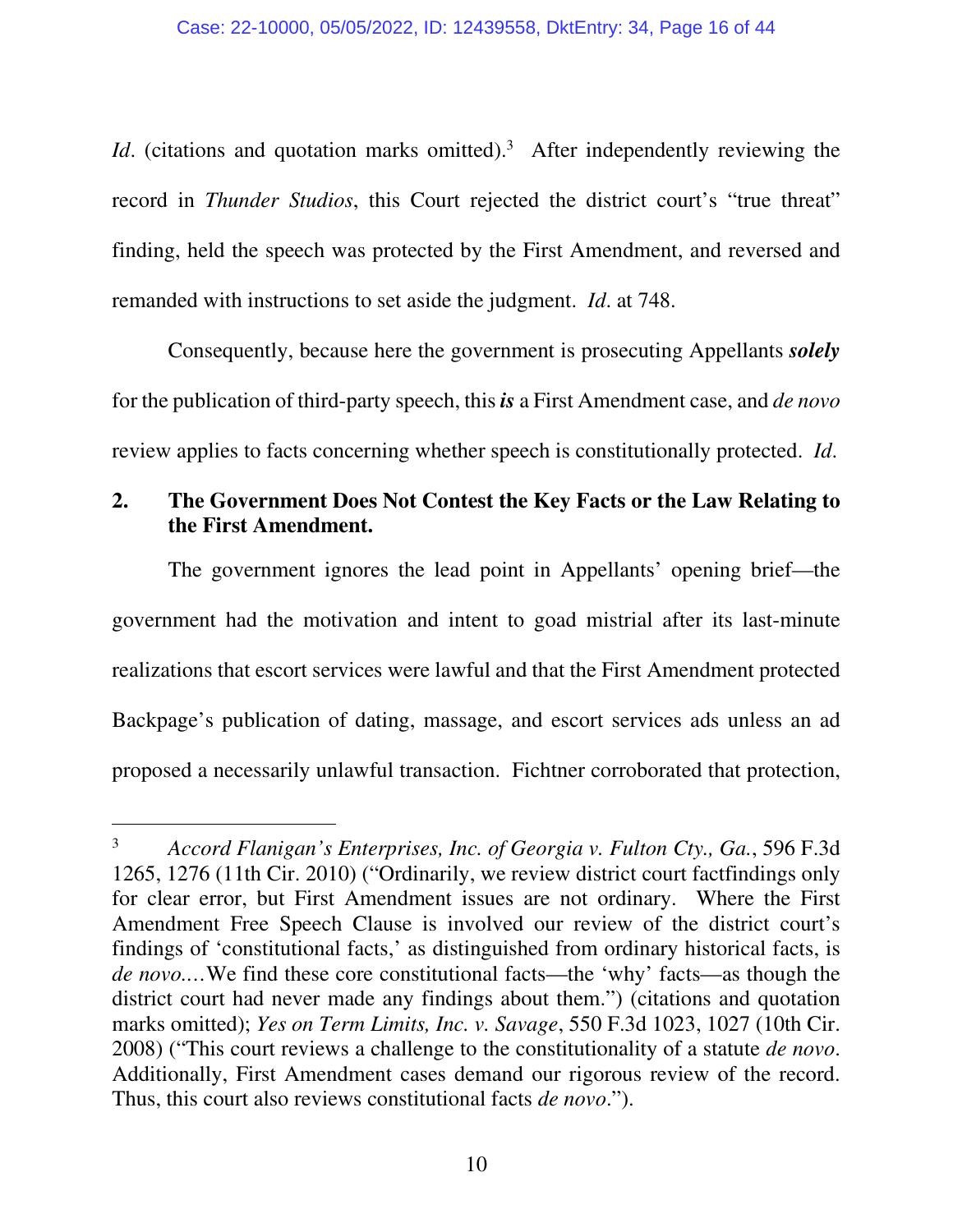when admitting he could not determine from Backpage adult ads, alone, whether they related to unlawful activities. The government *never* addresses the First Amendment, the substantive problems the First Amendment created for the prosecution, or the facts Appellants advanced to establish why the First Amendment protected Backpage's publishing activities. Therefore, the government has waived any opposition it could have raised in its response brief:

> The Government did not contest the merits of Petitioner's case, and has, therefore, waived any opposition. *See Clem v. Lomeli*, 566 F.3d 1177, 1182 (9th Cir. 2009) (holding that an appellee who did not address an argument in the answering brief had waived that issue).

*See Sandoval v. Sessions*, 698 Fed. Appx. 902, 903 (9th Cir. 2017).

 The facts this Court should accept as uncontested for purposes of this appeal include:

- Backpage always prohibited posting ads for illegal activities, including prostitution. Dkt. 11. at 12.
- Backpage's policy and practice always were to promptly delete any ads proposing illegal transactions. *Id*. at 4, n.3.
- Backpage cooperated extensively with law enforcement and responded nearimmediately to law enforcement requests for records. *Id*. at 12.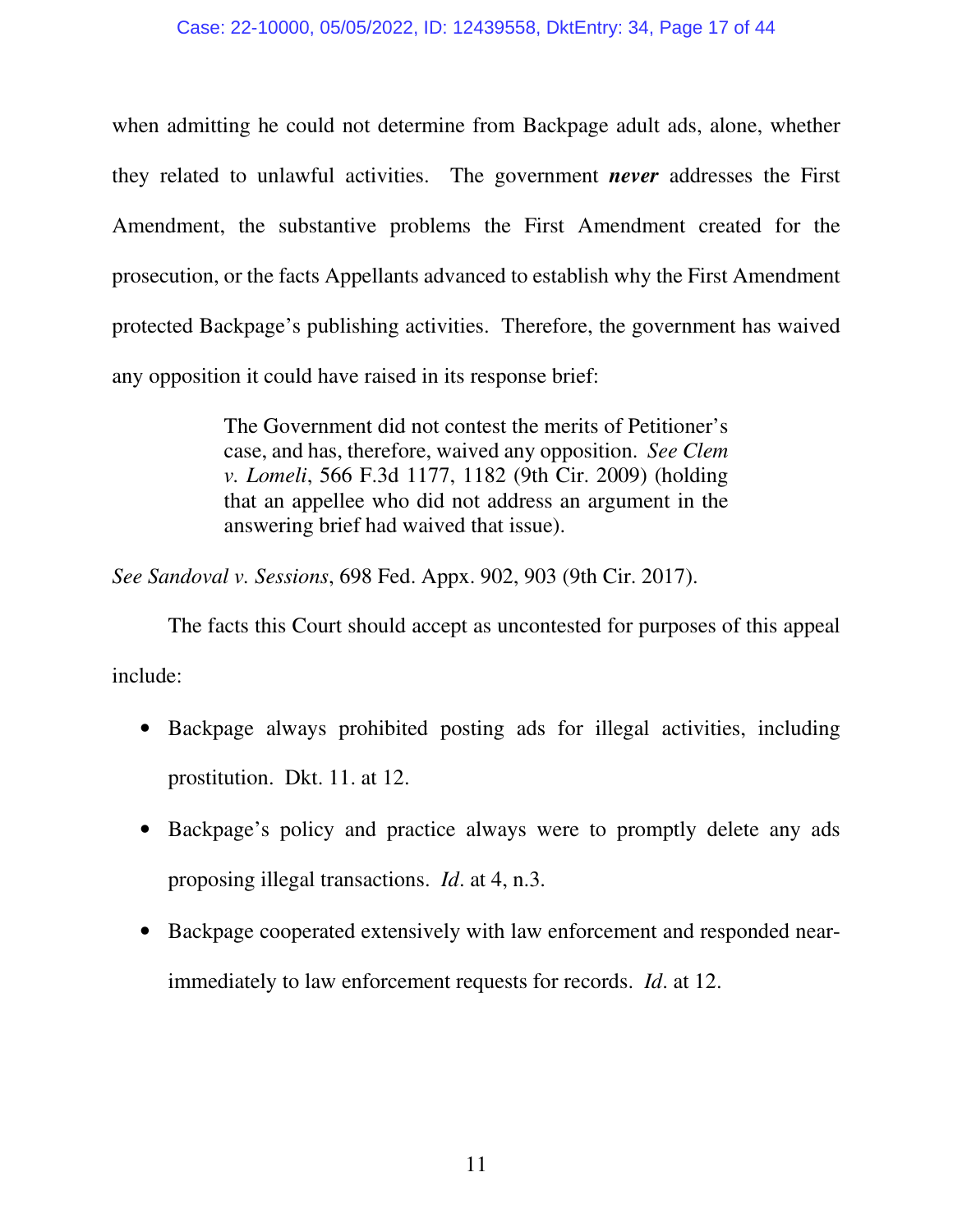- Backpage continually evolved its efforts to police the content of the ads its users posted and deleted an enormous volume of inappropriate ads. Dkt. 11 at 11, 12.
- This prosecution is based solely on Backpage publishing third-party speech. *Id*. at 3, 21.
- The government did not allege, nor intend to prove, that Appellants knew anything about the fifty charged ads, any of the people who posted those ads, or any of the activities of those people (whether lawful or unlawful) or had any involvement with the review or publication of those fifty ads. *Id*. at 3.
- The government's voluminous disclosures contain no evidence that any of Appellants had actual knowledge of the fifty charged ads, much less evidence of their specific intent to facilitate, through the publication of those ads, a business enterprise involved in prostitution associated with each ad.<sup>4</sup> *Id*. at 29.
- Forty-nine of the fifty charged ads did not propose illegal transactions on their face. *Id*. at 3.

<sup>4</sup> Although the Trial Judge said she saw a path for the government to connect Appellants to the charged ads, the government does not claim that such a path exists, and its disclosures confirm no such path exists.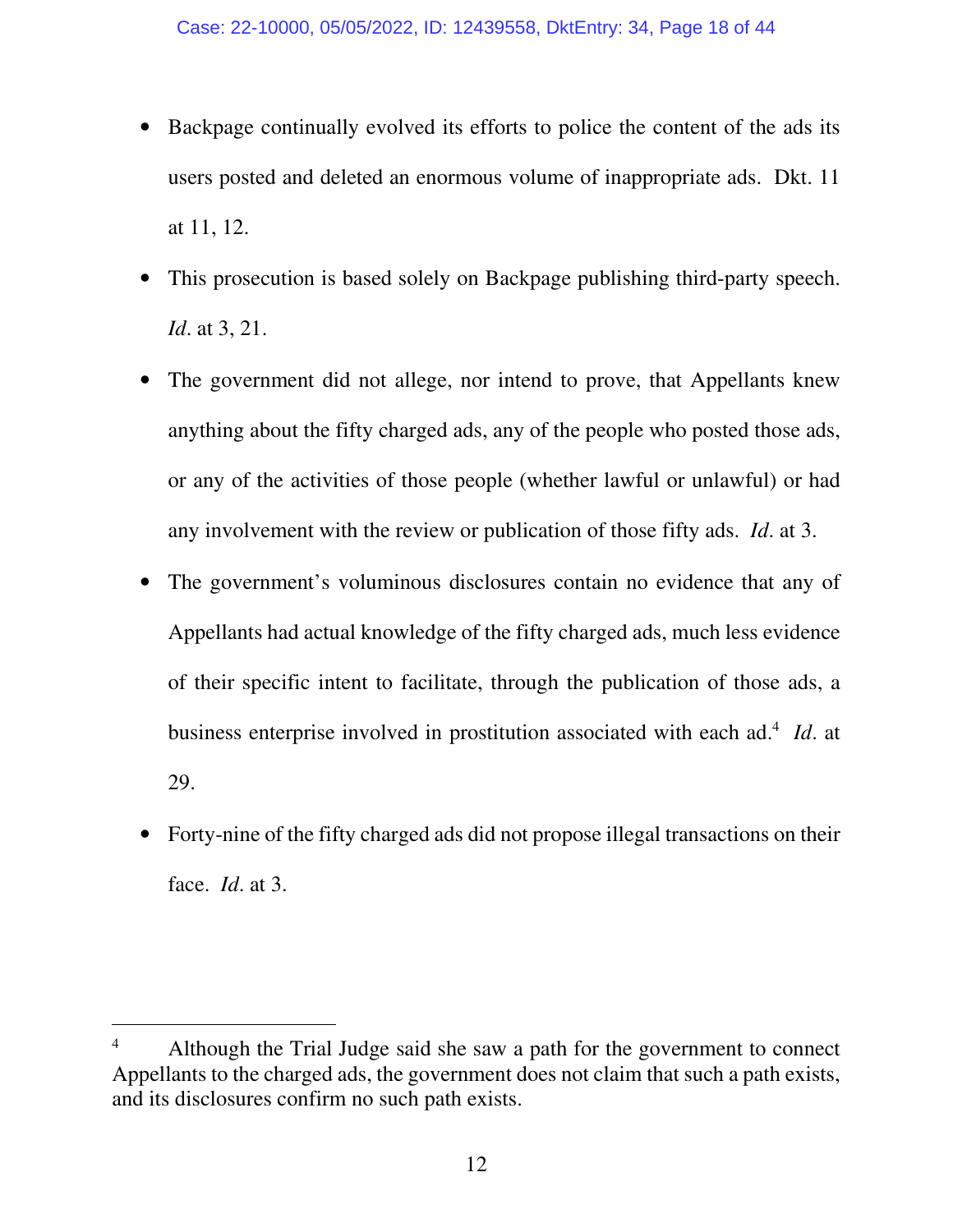- Although Backpage published tens of millions of adult-oriented ads, and the government investigated Backpage for years, the government identified just one ad involving a purportedly express offer of sex for money. Dkt. 11 at 3- 4 n.3, 20-21.
- The one charged ad proposing a facially illegal transaction was a singular aberration and the government could not prove any of Appellants had any knowledge of the ad or the person who posted the ad. *Id*. at 3-4 n.3, 30.
- The government premised the prosecution on the jury being able to find Appellants had the specific intent to promote businesses enterprises engaged in prostitution associated with the fifty charged ads because Backpage continued to publish adult-oriented ads even after being "warned" that most of its adult-oriented ads related to unlawful activities. *Id*. at 3-4.
- The government knew a mistrial would grievously prejudice the defense, because the government had used civil seizures and forfeiture procedures to seize and restrain nearly all of Appellants' assets. *Id*. at 5 n.5.

 Rather than contest these facts, the government simply slings mud about Backpage, improperly interjects the purported findings of a "report" issued by the staff of the United States Senate Committee on Homeland Security and Governmental Affairs' Permanent Subcommittee on Investigations (the "PSI Report"), and rehashes stale, untested, and unproven allegations from its four-year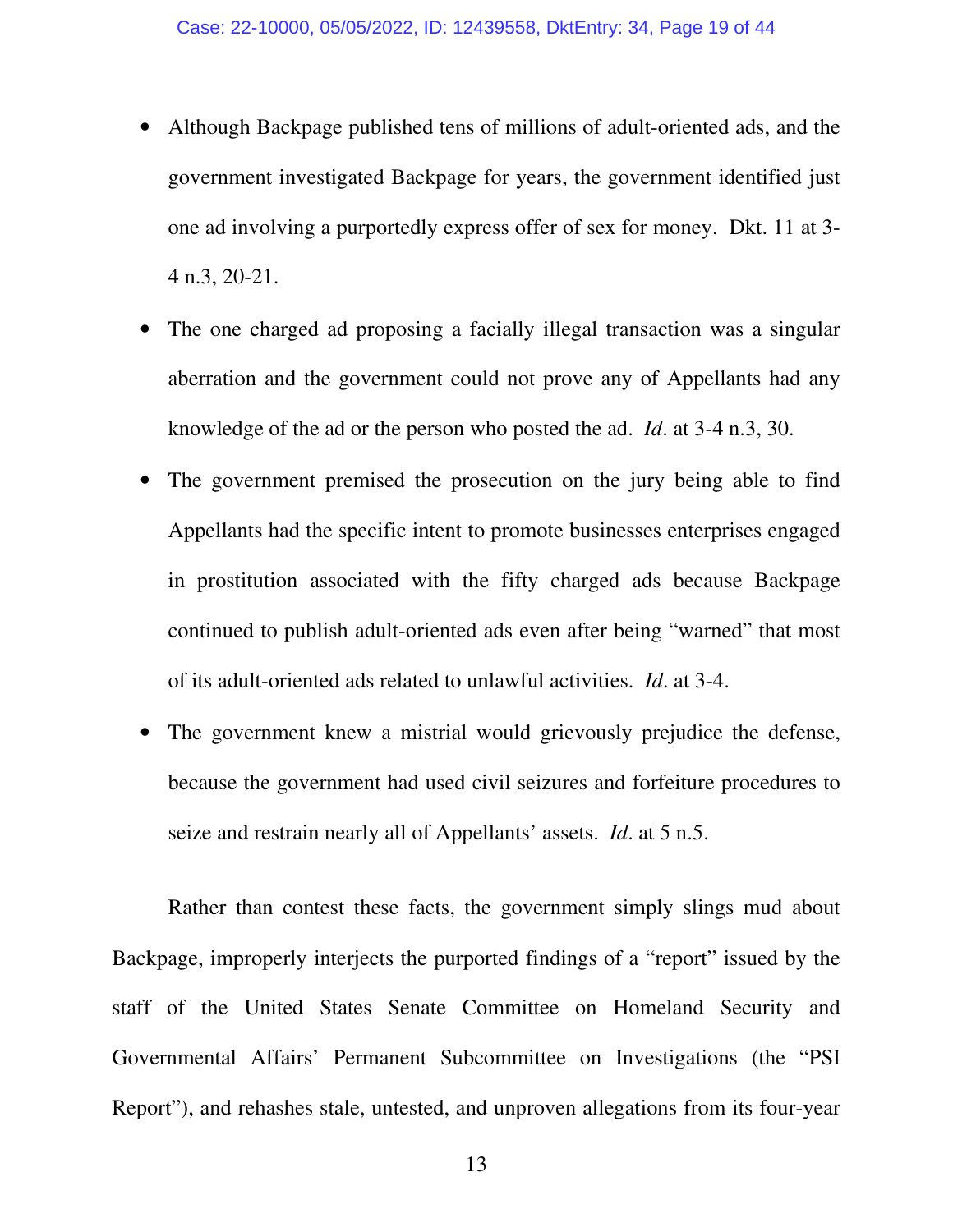old Indictment—all while carefully avoiding making any representations about what its evidence at trial would have shown.<sup>5</sup> The Trial Court did not admit the PSI Report into evidence at trial, nor could it. The PSI Report was an inadmissible polemic, full of hearsay, conjecture, and argument—not a report containing the factual findings of an objective investigation. Such congressional reports are inadmissible. *Baker v. Firestone Tire & Rubber Co*., 793 F.2d 1196, 1199 (11th Cir. 1986) (House subcommittee report was inadmissible because, *inter alia*, "[t]he subcommittee report did not contain the factual findings necessary to an objective investigation, but consisted of the rather heated conclusions of a politically motivated hearing."); *Bright v. Firestone Tire & Rubber Co*., 756 F.2d 19, 22-23 (6th Cir. 1984) (*per curiam*) (House subcommittee report was inadmissible because, *inter alia*, "[m]uch of the proffered evidence comprises the Committee's subjective conclusions regarding Firestone's culpability, rather than factual findings"); *Pearce v. E.F. Hutton Grp., Inc.*, 653 F. Supp. 810, 813-16 (D.D.C. 1987) ("Given the obviously political nature of Congress, it is questionable whether any report by a committee or subcommittee of that body could be admitted under rule 803(8)(C) against a private party."). The government's attempt to interject the plainly inadmissible PSI Report into this appeal merely underscores the weaknesses of its case, particularly given the

<sup>5</sup> The PSI is the subcommittee best known for the activities of its former chairman, Senator Joseph McCarthy.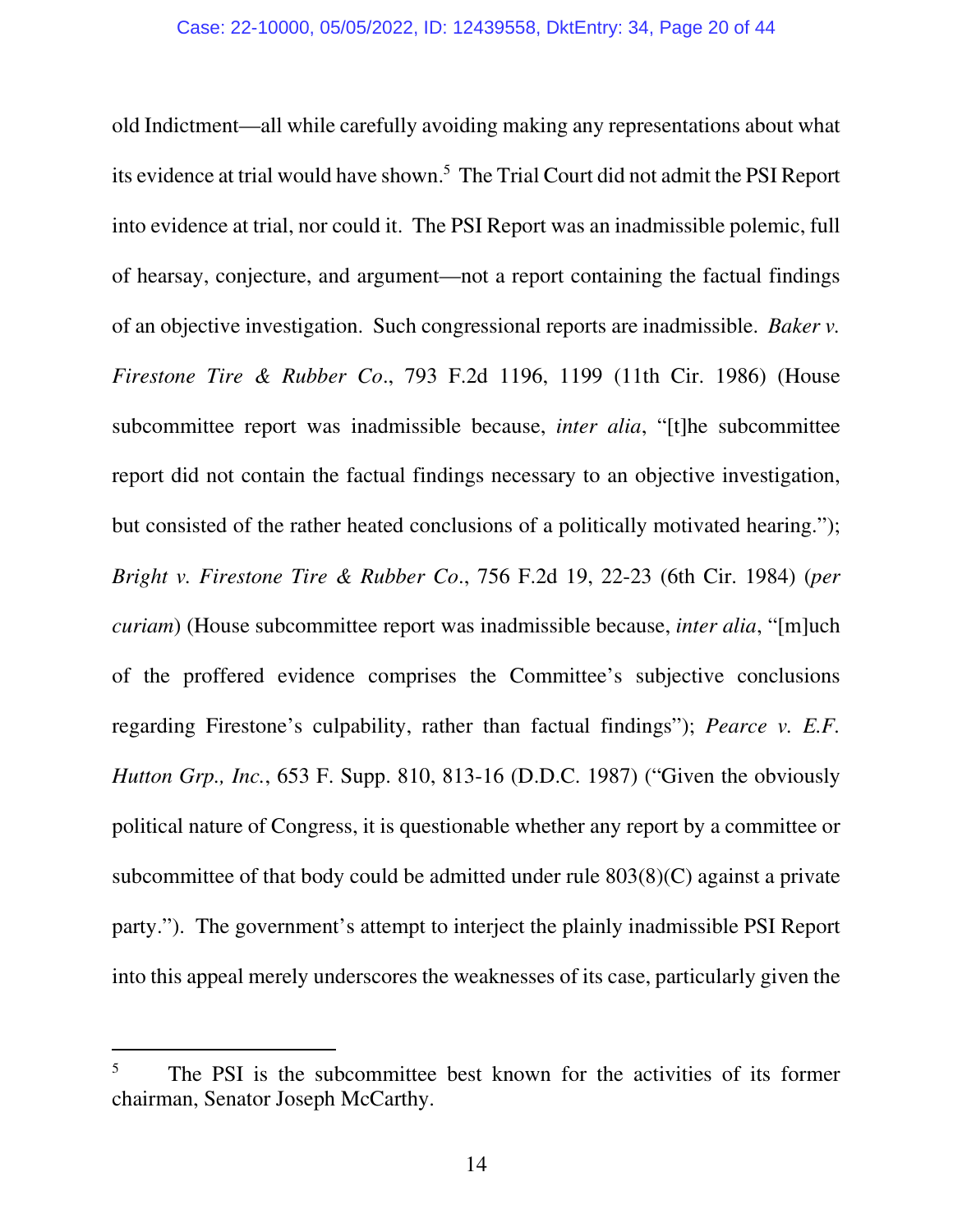#### Case: 22-10000, 05/05/2022, ID: 12439558, DktEntry: 34, Page 21 of 44

government did not even mention the PSI Report in its response to Appellants' Motion below.

 The government fares no better with its regurgitation of the Indictment's allegations (with no representations about its ability to prove those allegations at trial or supporting citations beyond the Indictment). An indictment is not evidence or proof–that's why it is followed by an adversarial process and a trial–and indictments are notorious rubber stamps for prosecutors. *See United States v. Navarro-Vargas*, 408 F.3d 1184, 1195 (9th Cir. 2005) (critics claim "a Grand Jury would indict a 'ham sandwich'"). The government's mere recitation of the Indictment says nothing about what it could establish with admissible evidence at trial, particularly given the government admitted it presented *only* two law enforcement "summary witnesses" to the grand jury (neither of whom were listed as trial witnesses). 1-FER-18.

Moreover, with the government all but admitting to knowingly misrepresenting the legality of escort services to the Trial Judge, this Court should presume the government did the same with the grand jury—misleading it to believe escort services were unlawful everywhere except a small county in Nevada and convincing it Backpage's "escorts" category and ads were no different than offering a category for "heroin" and allowing ads advertising its sale.<sup>6</sup> The Trial Court

<sup>6</sup> The government continues to refuse to disclose what instructions it gave the grand jury to obtain its Indictment, hiding behind grand jury secrecy and arguing Appellants "point [ed] to nothing to suggest that the grand jury was misinformed"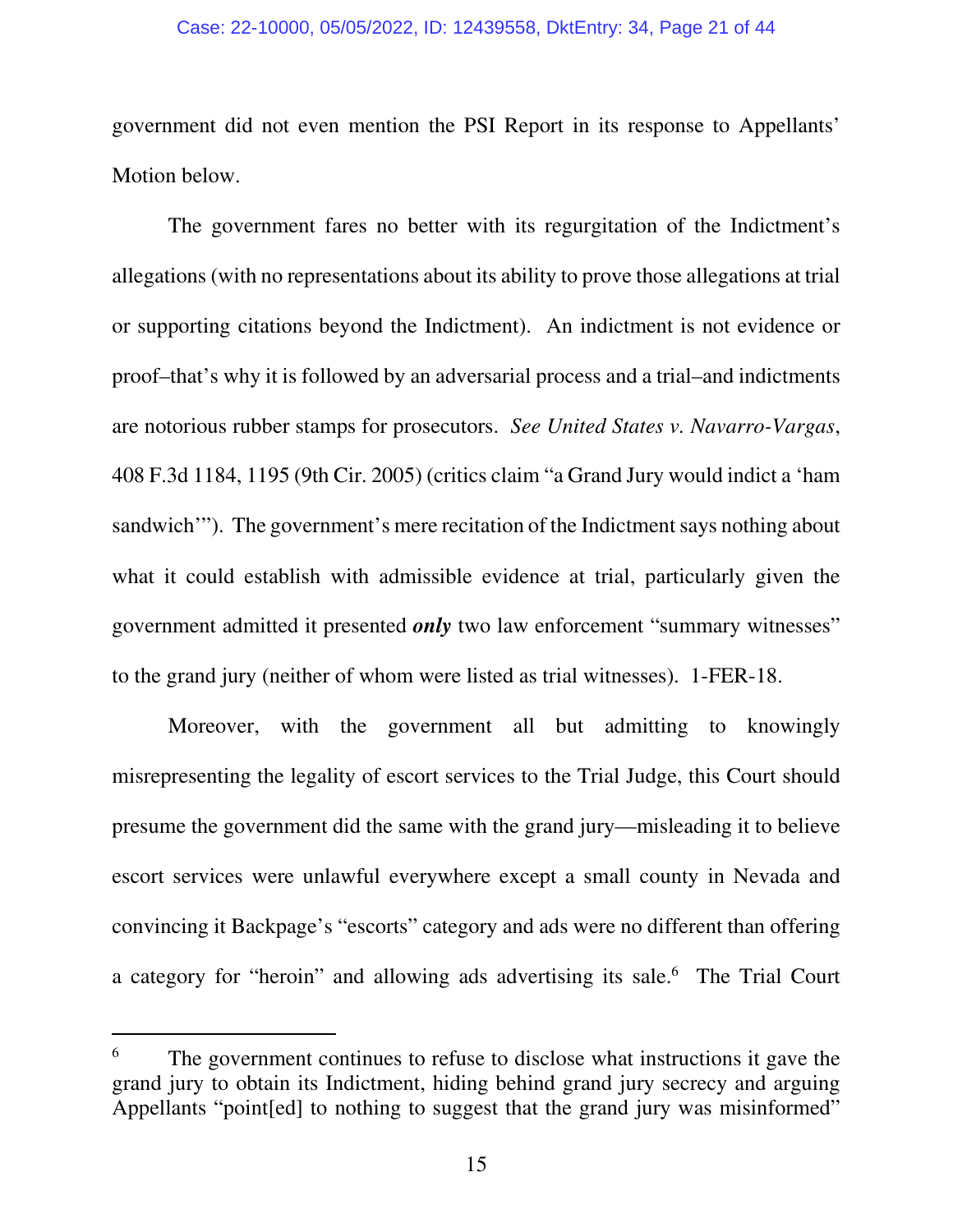rejected prosecutor Rapp's claim that escort services were unlawful, so the government shifted to claiming "the term 'escort' as used on Backpage was nothing more than a euphemism for prostitution" (5-ER-955)—as if the government could trample First Amendment protected speech simply by claiming it looks like unprotected speech—a position they have distanced themselves from on appeal. But the government cannot undo what it said to the Trial Judge. On the eve of trial, in its objections to Appellants' First Amendment jury instructions, the government told the Trial Judge it would present evidence showing that Backpage adult-oriented ads looked like prostitution ads, which the government said would prove the ads were prostitution ads:

> In addition, the United States anticipates introducing evidence showing what Backpage's "adult" and "escort" webpages actually looked like—evidence demonstrating that, rather than marketing legitimate "escort services," these sections included page after page after page of prostitution ads. Simply put, the term "escort" as used on Backpage was nothing more than a euphemism for prostitution.

7-ER-1335.

The First Amendment does not, however, allow the government to magically transform facially lawful adult ads into unprotected speech simply by labeling them

<sup>(5-</sup>ER-955), as if the government misleading the Trial Judge was irrelevant to whether the government did the same with the grand jury*. See* 5-ER-939-56.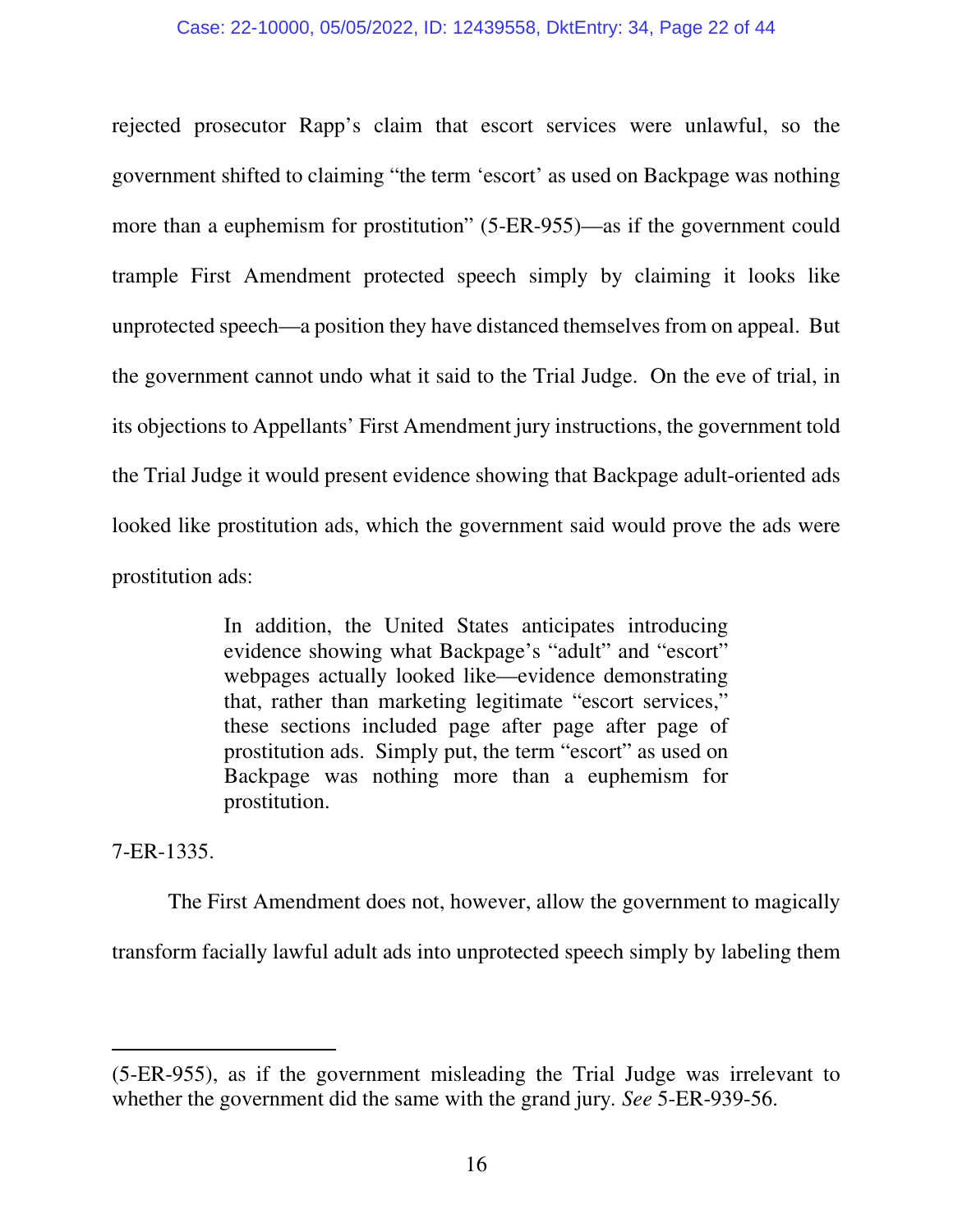"prostitution ads."<sup>7</sup> *Ashcroft v. Free Speech Coal.*, 535 U.S. 234, 255 (2002) ("Protected speech does not become unprotected merely because it resembles the latter."); *Bursey v. United States*, 466 F.2d 1059, 1082 (9th Cir. 1972) ("All speech, press, and associational relationships are presumptively protected by the First Amendment; the burden rests on the Government to establish that the particular expressions or relationships are outside its reach."). Moreover, even if the First Amendment did not exist, Fichtner's admissions on cross-examination proved that no one, the jury or otherwise, could *presume* that Backpage adult-oriented ads related to prostitution simply by looking at them—which, notably, is the opposite of what the government said his testimony would show.

## **3. The Motion Judge's Finding That the Government Had No Reason to Provoke a Mistrial Starkly Contrasts with the Uncontested Facts.**

# **A. The Government Prepared for Years to Try a Case to Which The First Amendment Would Not Apply.**

 The government does not and cannot dispute that it spent years preparing to prosecute Appellants for Backpage's publication of adult-oriented ads assuming the First Amendment would have no bearing on the case. For example, in August 2019, the government told the Trial Judge the First Amendment "does not apply at all" to

<sup>7</sup> The government's lengthy rehash of the Indictment's allegations makes clear that the Indictment simply mislabels *all* adult-oriented advertisements on Backpage as "prostitution advertisements," assuming the very conclusion it must prove. Dkt. 25 at 8. As a matter of law, the First Amendment permits no such assumptions.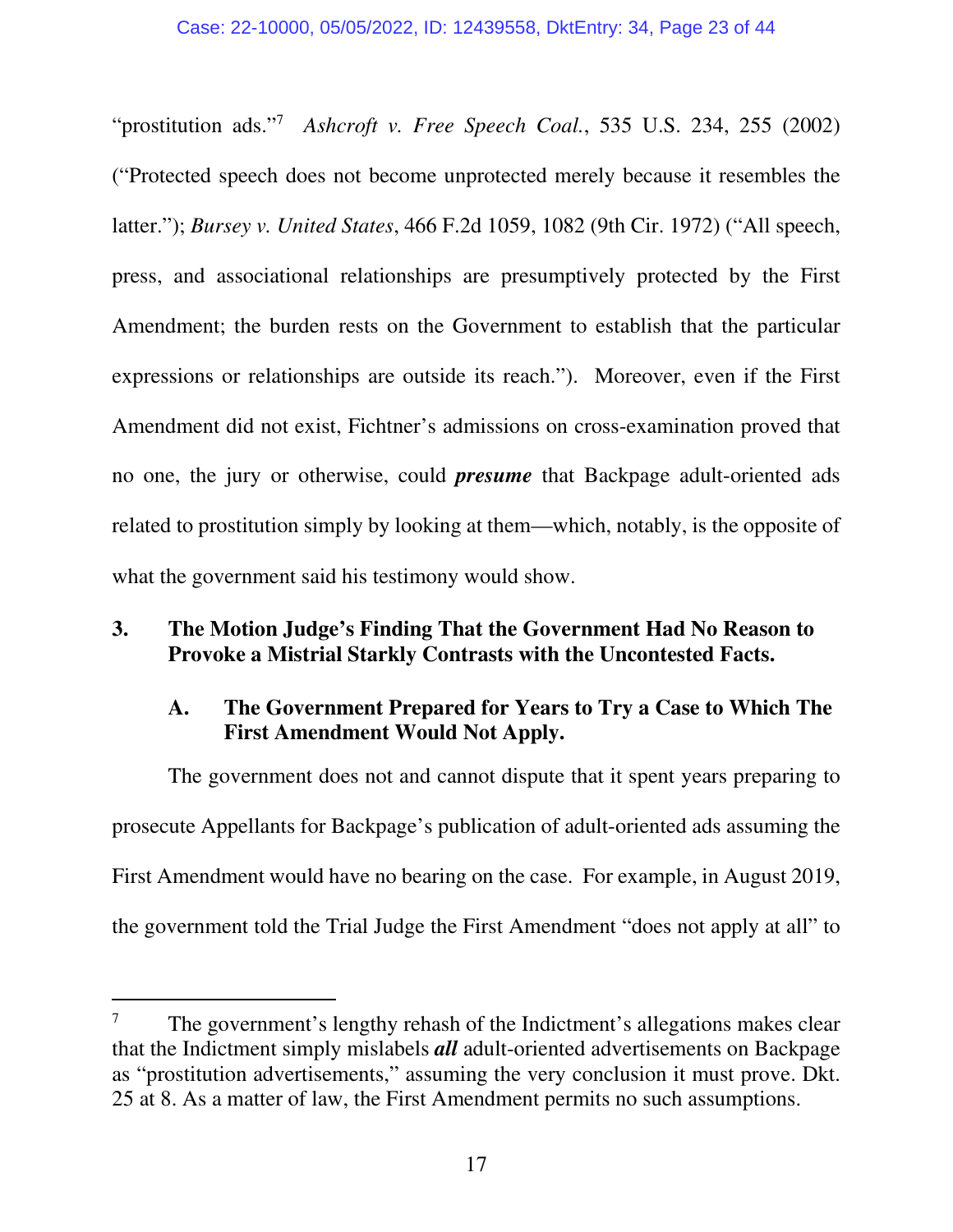Backpage's publication of adult-oriented ads. 3-ER-399. As the trial approached, the government's proposed jury instructions did not mention the First Amendment (7-ER-1163-1363), and the government objected to Appellants' proposed First Amendment jury instructions:

> Defendants' comment that the charges are based on "presumptively protected and lawful speech" is misplaced in this case, which concerns prostitution advertising (a form of commercial speech that is categorically excluded First Amendment protection)…

7-ER-1228. Less than three weeks before trial, the government still did not understand that the First Amendment protected Backpage's publication of adultoriented advertisements, even if they "concerned" prostitution, unless those ads proposed necessarily unlawful transactions (*i.e.,* expressly offered sex for money).

# **B. By the Time the Government Realized the Trial Judge Would Have to Instruct the Jury that the First Amendment Protected Backpage's Publication of Adult-Oriented Ads, It Could Not Change Its Case.**

Appellants filed proposed jury instructions on August 5, 2022 (6-ER-1073-

1154), including a First Amendment jury instruction that said:

A website's publication of a classified ad posted by a third party is protected under the First Amendment unless the transaction proposed in the ad necessarily would be an illegal act (like an ad proposing a sale of cocaine, which always is illegal).

6-ER-1145. Objecting, just weeks before trial, the government insisted "there is no requirement that an advertisement 'necessarily' or explicitly propose an illegal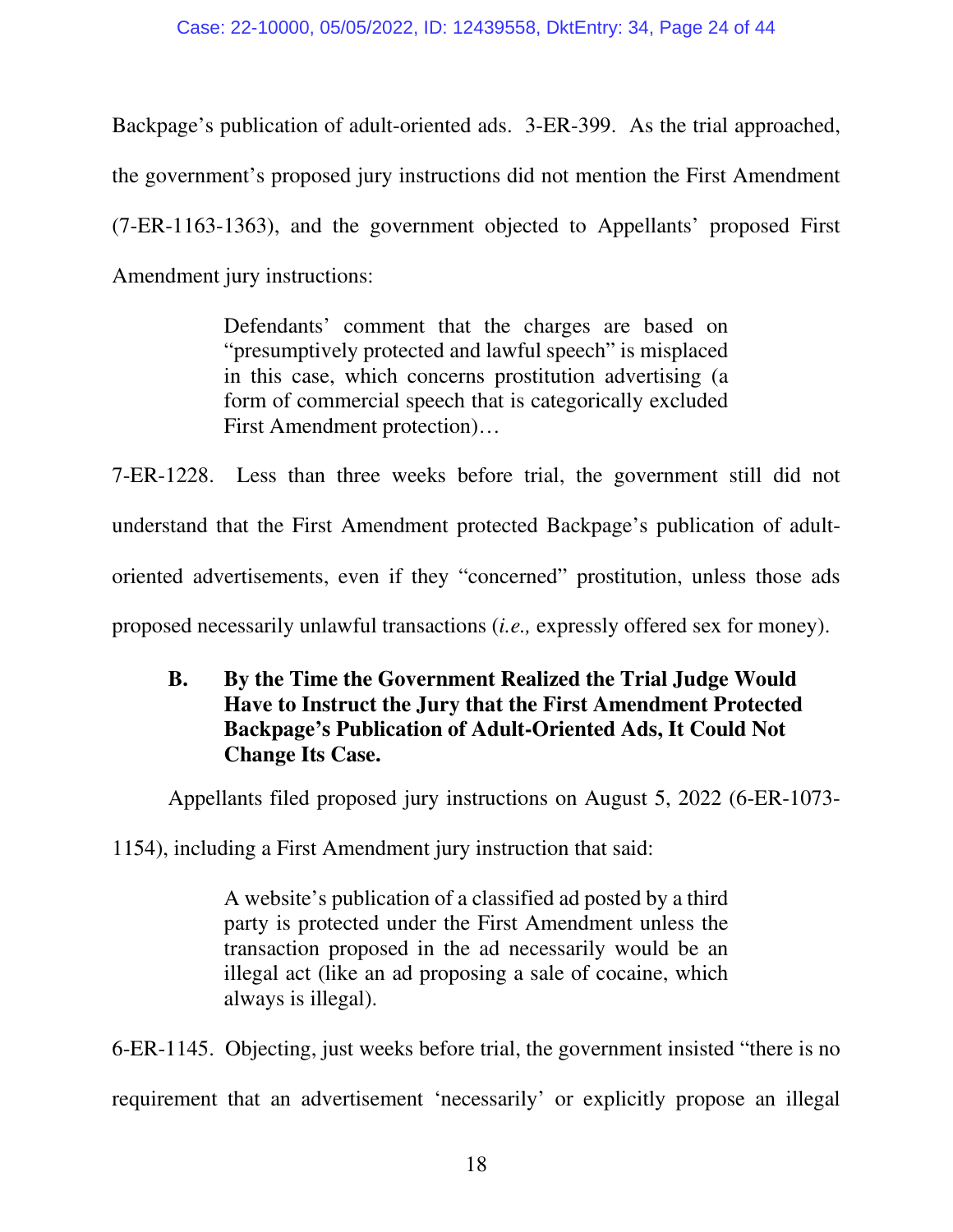#### Case: 22-10000, 05/05/2022, ID: 12439558, DktEntry: 34, Page 25 of 44

transaction" and insisted it could convict Appellants for publishing facially lawful dating, massage, and escort ads containing "code words or other indicia of unlawful activity." 7-ER-1347.

 Appellants' response to the government's objections (8-ER-1389-98) showed the government both that its claims were wrong and that its case was premised on a fundamental misunderstanding of the strictures of the First Amendment. First, the pertinent question for First Amendment purposes is not whether Backpage ads were "associated with unlawful activity," but rather "whether the goods or services…advertise[d] [we]re illegal"—dating, massage, and escort services are not, *Metro Lights, L.L.C. v. City of Los Angeles*, 551 F.3d 898, 904 fn. 7 (9th Cir. 2009), and whether the ads "propose[d] an illegal transaction"—49 of the 50 charged ads did not, *Valle Del Sol Inc. v. Whitin*g, 709 F.3d 808, 822 (9th Cir. 2013).

 Second, Appellants' response showed numerous courts had rejected the government's position:

> [T]he First Amendment offers no protection to speech that proposes a commercial transaction if consummation of that transaction would *necessarily* constitute an illegal act. However, if, as here, there are plausible ways to complete a proposed transaction lawfully, speech proposing that transaction "concerns lawful activity" and is therefore protected commercial speech.

*E.g.*, *Centro de la Comunidad Hispana de Locust Valley v. Town of Oyster Bay*, 868 F.3d 104, 114 (2d Cir. 2017) (emphasis in original) (citing *Valle Del Sol*, 709 F.3d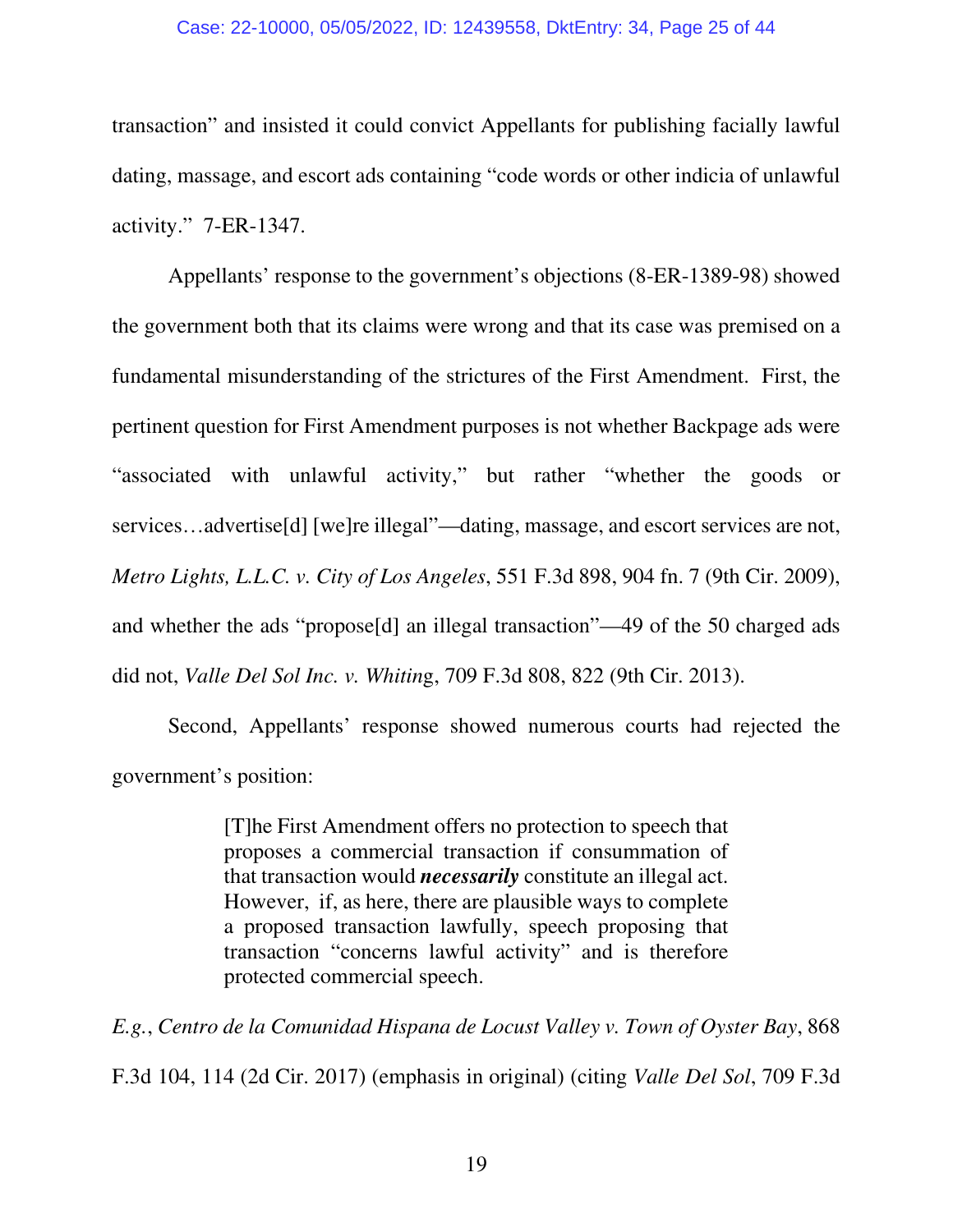at 821); *Backpage.com, LLC v McKenna*, 881 F. Supp. 2d 1262, 1279 (W.D. Wash. 2012).

 When the government learned, just days before the trial began, that the First Amendment would apply and would require the jury to presume the legality of all Backpage adult-oriented ads (except one), the government had no time to adjust its case. The government's final witness and exhibit disclosures had been due more than three weeks earlier. $8$  Dkt. 25 at 46.

 The government said nothing in its response brief about the First Amendment, except to incorrectly assert that the First Amendment issues raised by Appellants in their opening brief related only to "preliminary jury instructions" and that it "won" that "skirmish." Dkt. 25 at 45. The Trial Judge declined to provide preliminary First Amendment jury instructions (20-ER-4022), saying she "believe[d] it's more appropriate to leave more specific instructions until the final instructions" (16-ER-3300). The Trial Judge never addressed the final jury instructions, however, because the government provoked the mistrial before she could address them.

<sup>8</sup> In its opening brief, Appellants referenced the March 2021 deadline established by the Trial Judge (Dkt. 11 at 30), rather than the July 26, 2021, date to which the parties subsequently agreed (6-ER-1063–64). With either date, the government made its final witness and exhibits disclosures *before* it learned that the First Amendment applied, so had no ability to adjust its case.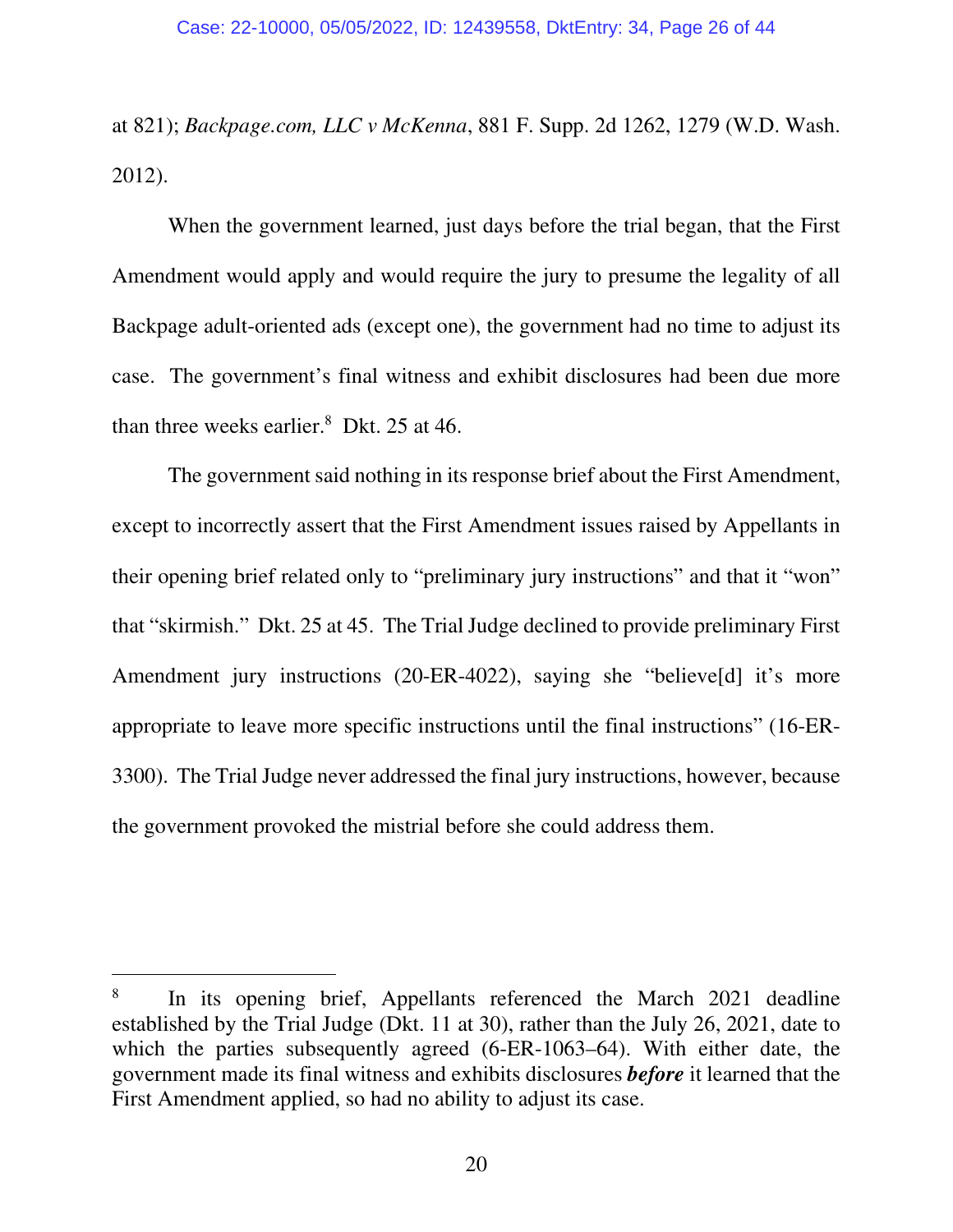Appellants premised their First Amendment argument on their proposed *final* jury instructions (Dkt. 11 at 25-28), not on the proposed *preliminary* jury instructions. The government's attempt to conflate the two (Dkt. 25 at 45) is disingenuous at best. In any event, the substantive First Amendment issues Appellants raised in connection with either the preliminary or final jury instructions were never decided before the mistrial in any ruling on the instructions or on any prior motions. There is nothing in the record to support the government's claim to have "won" the First Amendment issue.

## **C. The Government's Inability to Change Its Case Is Evident from Its Opening Statement and the Testimony of Its Lead Witness.**

 The government's opening statement and the testimony of its lead witness, Special Agent Supervisor Fichtner, presented the government's "anyone could tell" case, even though the government learned two weeks earlier that the First Amendment barred that theory. In the government's opening, the prosecutor consistently referred to escorts as "so-called" escorts, implying the jury could conclude escorts and escorts advertising were just prostitutes and prostitution advertising. *E.g.*, 20-ER-4066-68. After showing the jury numerous escort ads from Fichtner's video, none of which expressly proposed an unlawful transaction, the prosecutor told the jury that the facially lawful escort ads all were prostitution ads. 20-ER-4070 ("You looked at the vast amount of prostitution ads in the Sacramento escort section of Backpage.").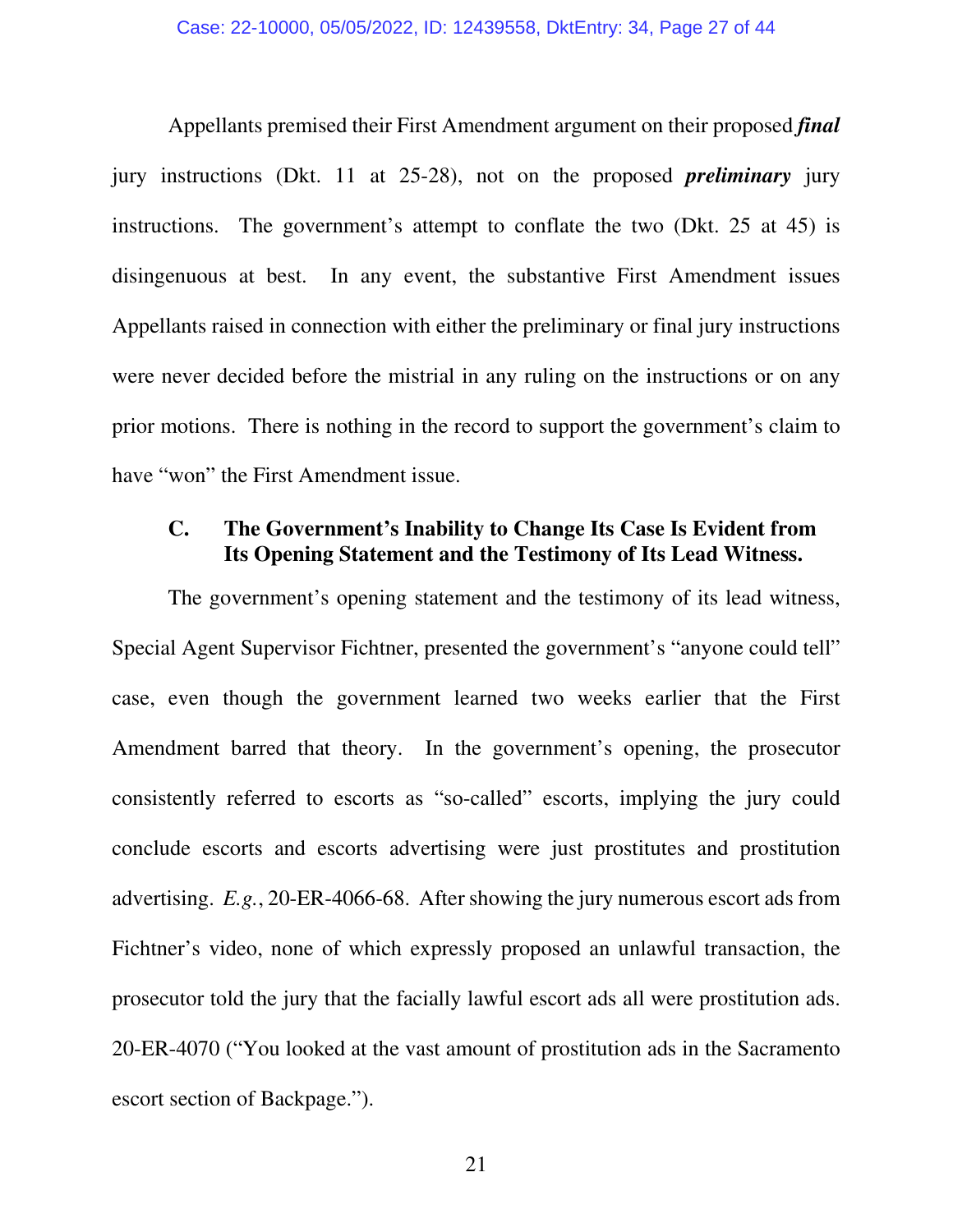#### Case: 22-10000, 05/05/2022, ID: 12439558, DktEntry: 34, Page 28 of 44

The government's "anyone could tell" theory of the case permeated the balance of the government-derailed trial. For example, just minutes into Fichtner's testimony, the prosecutor elicited that all the escort ads on Backpage were "blatant prostitution ads." 21-ER-4299. The government knew that was contrary to the First Amendment, but it was the only case the government had to try.

In its response, the government continues to suggest that the jury could convict Appellants after "determining the true nature of the services offered" in Backpage ads by "consider[ing] the totality of the text *and* context of Backpage's ads." Dkt. 25 at 43. In other words, the government still argues that a jury could conclude that speech is unprotected, simply because it looks like unprotected speech, and that a jury could convict Appellants for publishing facially lawful ads, if it concludes the ads look like they relate to unlawful activities. The government's willingness to intentionally misrepresent the law is particularly outrageous given that: (a) Fichtner admitted Backpage ads could be for lawful services even if they looked like prostitution ads and it was impossible to tell just by looking at Backpage ads whether they related to lawful or unlawful activity (*e.g*., 21-ER-4299; 22-ER-4663-66); (b) the government chose not to discuss the First Amendment in its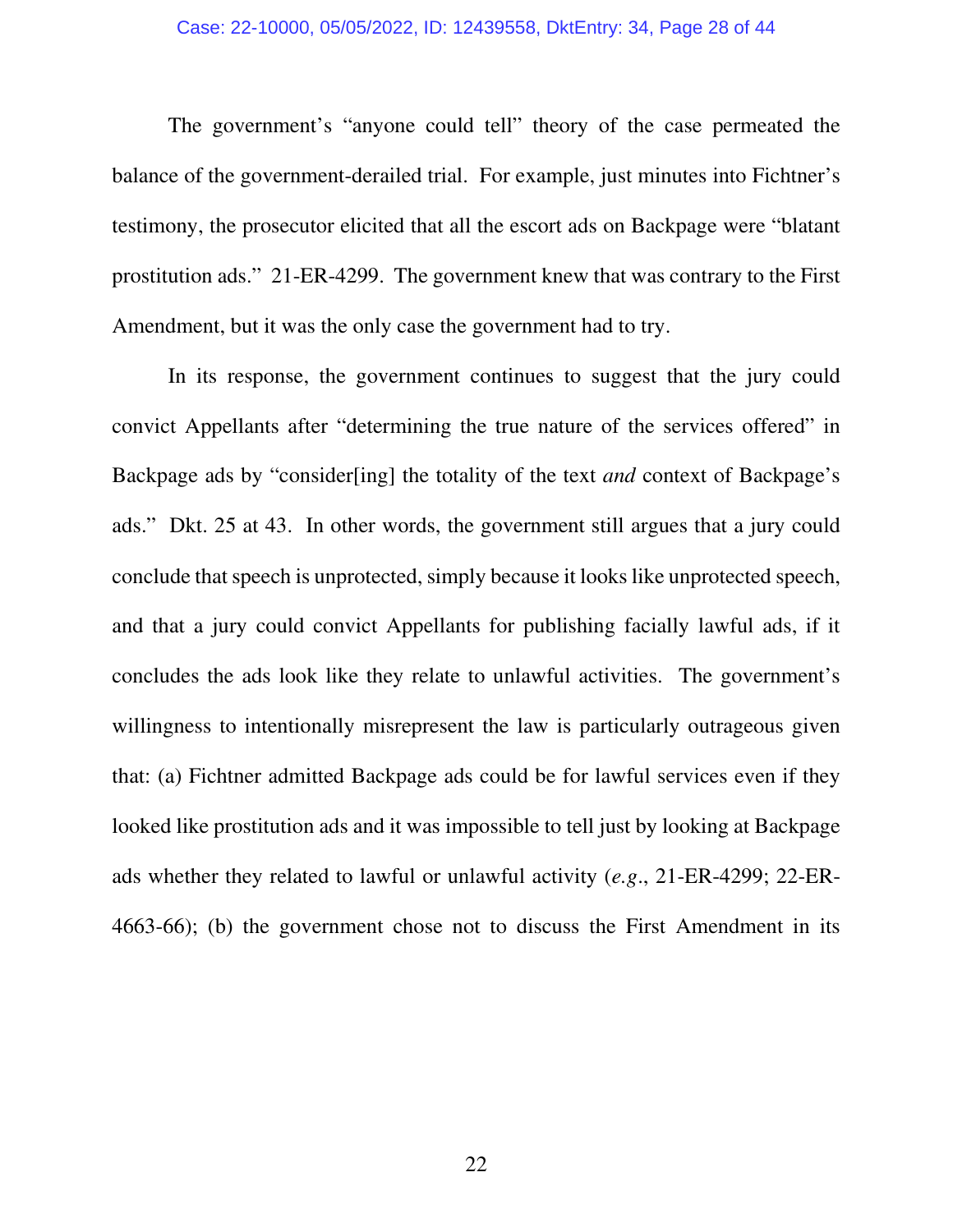response; and (c) the government knows its claim is foreclosed by First Amendment jurisprudence.<sup>9</sup>

## **D. Fichtner's Testimony Under Cross-Examination Assured the Prosecution Would Fail.**

 The government's case also was failing after Fichtner's admissions under cross-examination, because he was forced to admit: many adult-oriented services are legal (*e.g.*, escorts, massages, strippers, dominatrices); the hundreds of ads he showed the jury all were facially lawful;<sup>10</sup> he could not determine whether any of the ads he showed the jury related to unlawful activity; and he never arrested a person for a prostitution offense based only on the content of a Backpage ad and knew of no one who had. *See* Dkt. 11 at 39. The government does not dispute that Fichtner made these admissions or the manner in which Appellants summarized them in its opening brief. Fichtner's testimony contradicted the government's "anyone could

<sup>9</sup> *E.g.*, *IMDB.com Inc. v. Bacerra*, 962 F.3d 1111, 1123 (9th Cir. 2020) ("*Pittsburgh Press* implicates only those instances when the state restricts speech that itself proposes an illegal transaction"); *Bursey v. United States*, 466 F.2d 1059, 1082 (9th Cir. 1972) ("The Government's argument takes as its premise the conclusion to be proved: The expressions and associational relationships in issue are not protected by the First Amendment….The Government has it backwards. *All speech, press, and associational relationships are presumptively protected by the First Amendment*; the burden rests on the Government to establish that the particular expressions or relationships are outside its reach."(emphasis added)).

<sup>&</sup>lt;sup>10</sup> Those ads were remarkably similar to the charged ads.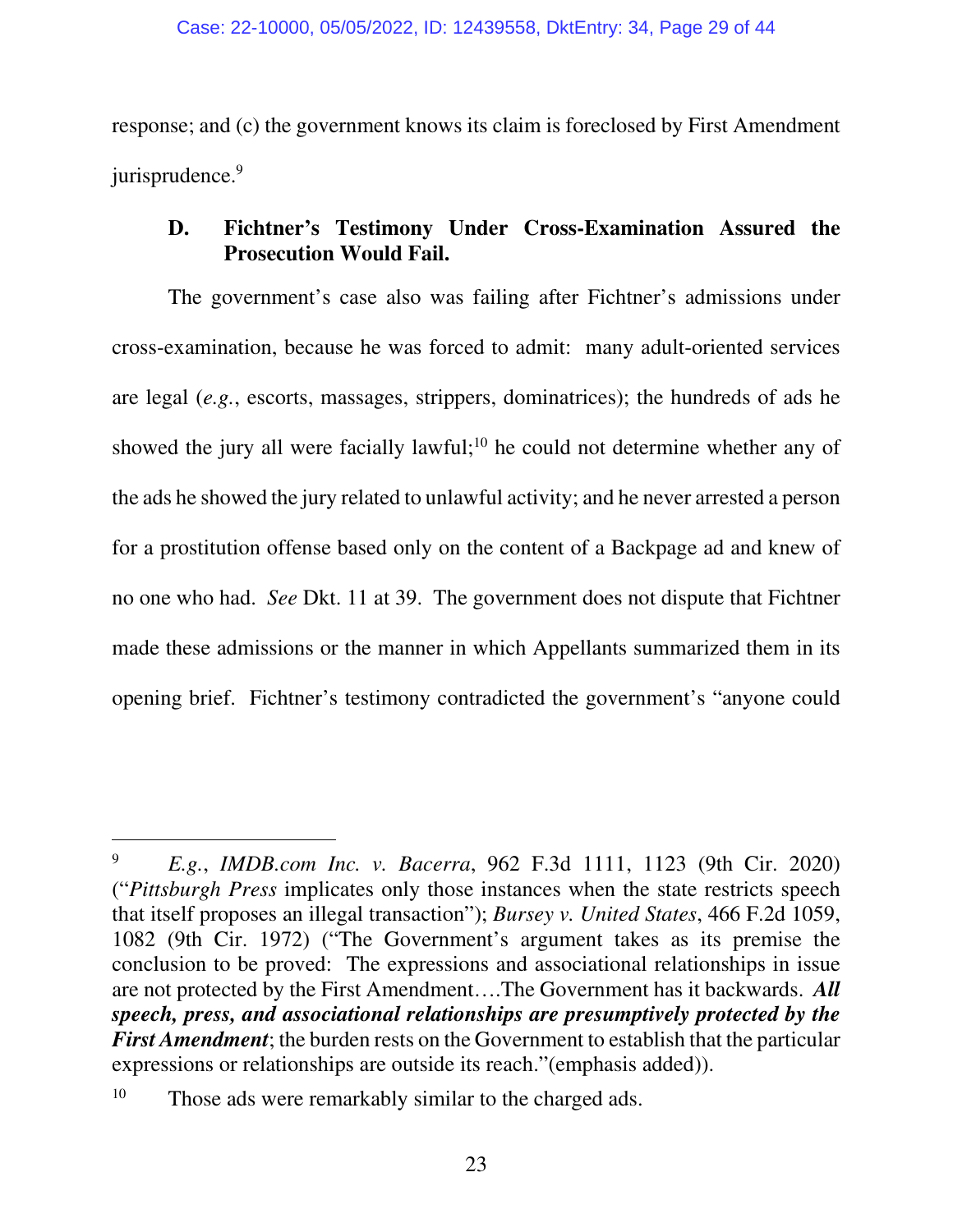#### Case: 22-10000, 05/05/2022, ID: 12439558, DktEntry: 34, Page 30 of 44

tell" theory of the case, as well as underscored that Backpage's publication of all the ads he showed the jury was protected by the First Amendment.

 The government tries to downplay the damage Fichtner's admissions caused, claiming Fichtner merely was an inconsequential "introductory witness" called "to show the jury what Backpage's website looked like in 2015" and "did not opine on whether specific ads were solicitations for prostitution." Dkt. 25 at 42. This misleading characterization of Fichtner's testimony contradicts several indisputable facts in the record: the government devoted ten percent of its opening statement (20- ER-4066-70) to Fichtner and told the jury "evidence will show" the ads Fichtner reviewed "were nothing less than prostitution ads" (20-ER-4070); Fichtner's direct testimony that "the advertisements in the Adult Escort section" on Backpage all "appeared to be blatant prostitution ads" (21-ER-4299); and the government representing to the Trial Judge that the ads in Fichtner's video "constitute[d] *intrinsic evidence of the crimes charged*," were "*part of the scheme to facilitate prostitution* charged under the Travel Act," and were "*decidedly relevant to the charged conspiracy*" (1-SER 00281) (emphasis added).

Fichtner's cross-examination admissions eviscerated the government's "anybody could tell" theory and destroyed the government's credibility, after its lead witness claimed Backpage escort ads all were blatant prostitution ads and then was forced to recant. Witnesses like pediatrician Dr. Sharon Cooper (Dkt. 25 at 18) or

24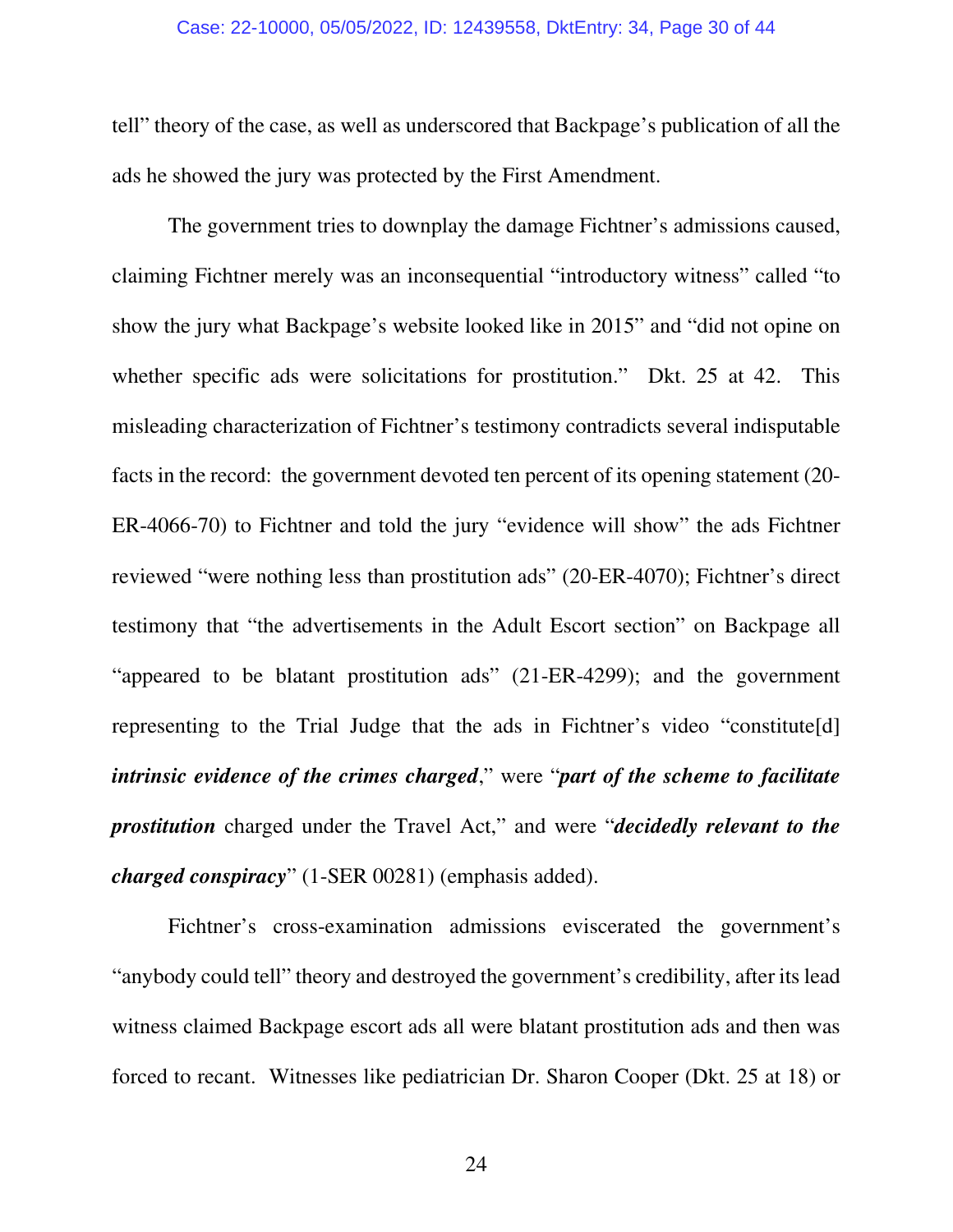#### Case: 22-10000, 05/05/2022, ID: 12439558, DktEntry: 34, Page 31 of 44

"victims who had been advertised for prostitution on Backpage" (*id*. at 42) might contradict Fichtner's testimony, as the government suggests, but, if an experienced law enforcement officer who spent "more than a year routinely reviewing [] escort ads on Backpage" (22-ER-4572) could not determine from Backpage adult-oriented ads, alone, whether they related to unlawful activities  $(e.g., 22-ER-4663-66),<sup>11</sup>$  the government had no hope of convincing the jury Appellants somehow could do so. The government's claim that it "planned to call scores of additional witnesses" to "assist the jury in understanding the nature of Backpage's 'escort' ads" (Dkt. 25 at 19) proves just how damaging Fichtner's admissions were to the government's "anyone can tell" case, which had become an "experienced law enforcement officers cannot tell, but somehow anyone else can" case.

A. No."

<sup>&</sup>lt;sup>11</sup> "Q. (BY MR. BIENERT)...With this language here, which flat out says I like to be pleased and shows a tongue and says ask about my two-girl shows, you don't believe that is sufficient to establish to you under the laws of California that it is prostitution such that you could arrest her, right?

A. Based on this alone?

Q. Right.

A. No.

Q. Right. You need more than the ad, right?

A. Yes.…

Q. Right. And unless you're in the room with Jessica and her friend for the two-girl show, you don't know one way or the other, do you?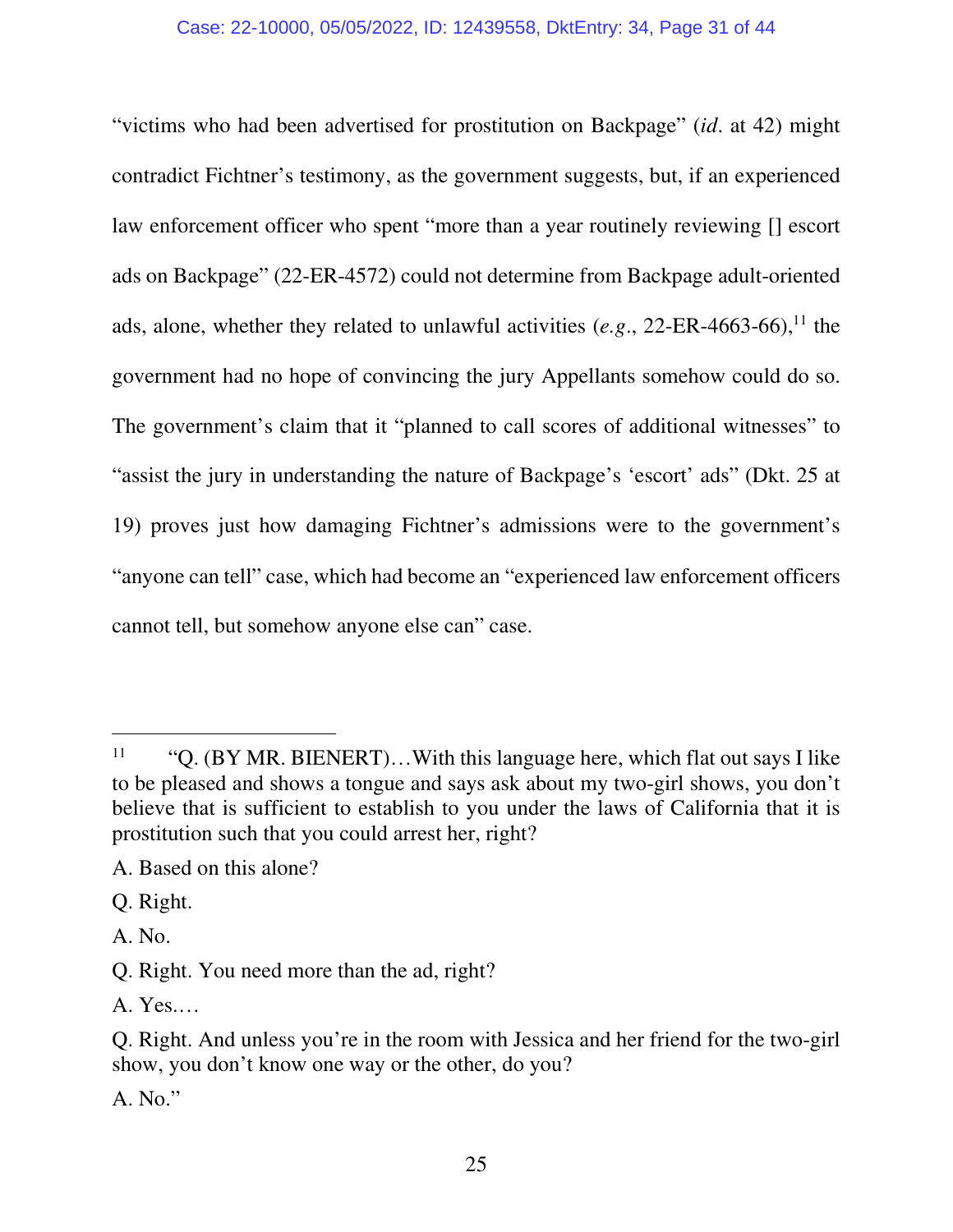The government also tries to distract the Court by falsely claiming Appellants made an argument that is contradicted by the record. The government says Appellants "argued below—and continue to press here—that the government decided to call Dr. Cooper after Fichtner because of Fichtner's supposedly devastating cross-examination" (Dkt. 25 at 41), while saying it decided to call Dr. Cooper before Fichtner's cross-examination ended (*id.* at 42). But Appellants made no such argument, either here or below. The government's three citations to Appellants' opening brief point to three places where Appellants said that Cooper testified after Fichtner—a true statement—and that after Fichtner's crossexamination, the government questioned Cooper solely about child sex trafficking not only true, but also the Trial Judge's finding in her mistrial ruling. The government tries to create a contradiction by pointing to the final sentence of counsel at oral argument, as the Motion Judge cut him off as his time ran out. Counsel said:

> When Judge Brnovich said, enough, I can't do this anymore, they put on the expert who literally every word out of her mouth was child trauma, child trafficking, the psychological effects of children being harmed, none of which had anything to do with these defendants. And they had been warned not to do it. Why'd they do it? They were supposed to put a different witness on, but after Agent Fichtner blew apart on them, they doubled down, and they knew it would be a mistrial.

16-ER-3352.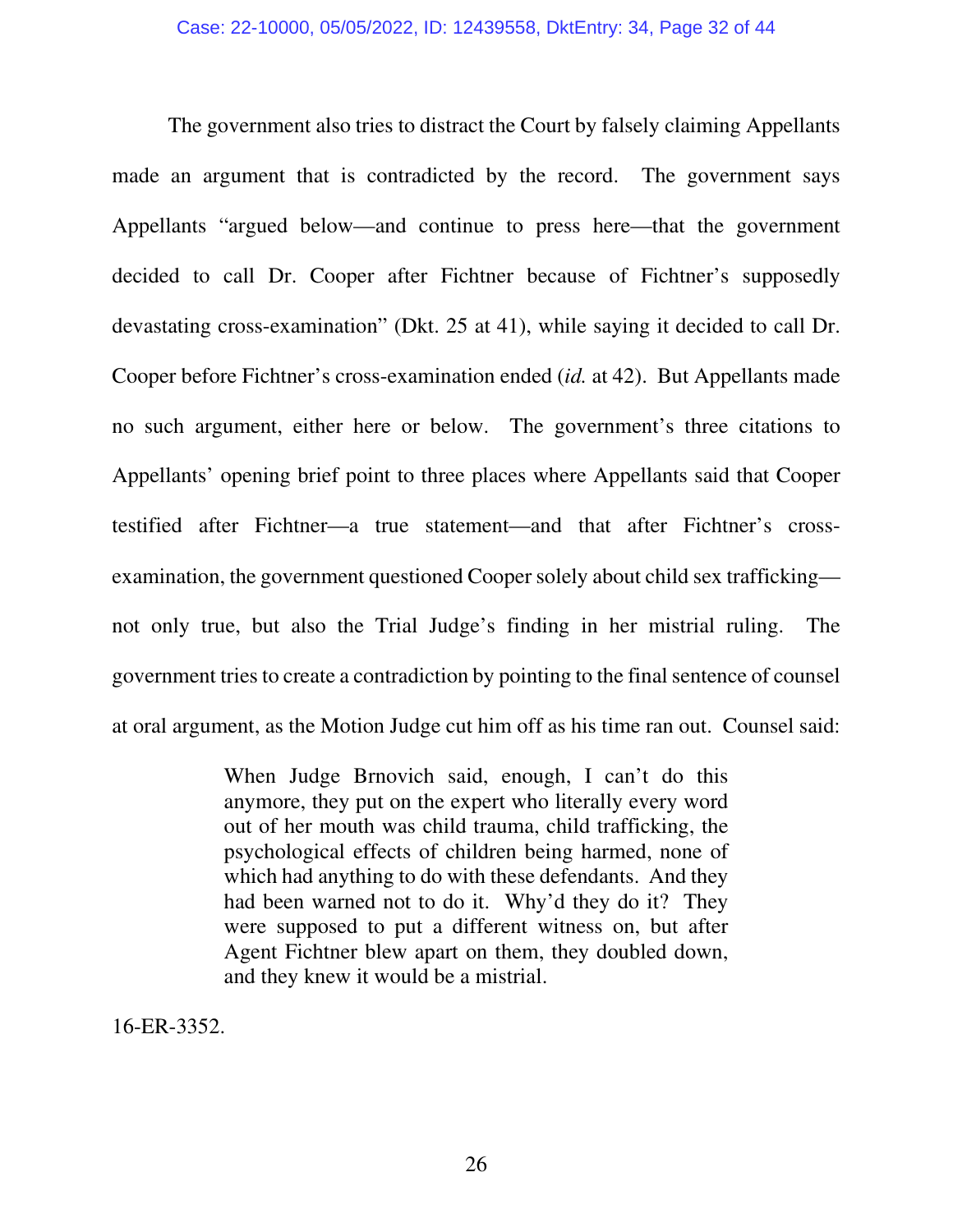Counsel's statement was inartful, but accurate. The government *had* scheduled a different witness (Tera Mackey) to testify after Fichtner. 1-SER-296. The government did notify Appellants shortly after the end of the first day of Fichtner's cross-examination (22-ER-4576-96) that Dr. Cooper (not Mackey) would follow Fichtner. 1-SER-296. And the government then proceeded to examine Cooper solely about child sex trafficking. 23-ER-4814. Although Fichtner's crossexamination meltdown commenced before the government told Appellants it was changing its witnesses, counsel did *not* say the government made the change because of Fichtner, nor did Appellants make that claim below or in their opening brief.

 Appellants simply have argued that the government engaged in conduct it knew would cause a mistrial after Fichtner's testimony. The government's argument to the contrary is nothing but an attempt to distract from Fichtner's testimony and why the government would desire a mistrial after it.

## **E. The Court Should Reject the Government's Improper Attempt to Incorporate First Amendment Arguments into its Brief by Reference.**

 The government claims that Appellants seek to "relitigate" various issues from which Appellants seek no relief and purports to "stand on" portions of the district court record. The government's claim to "stand on" these arguments is an obvious, improper attempt to circumvent Circuit Rule 28-1(b), by impliedly incorporating by reference its arguments to the district court. If those documents

27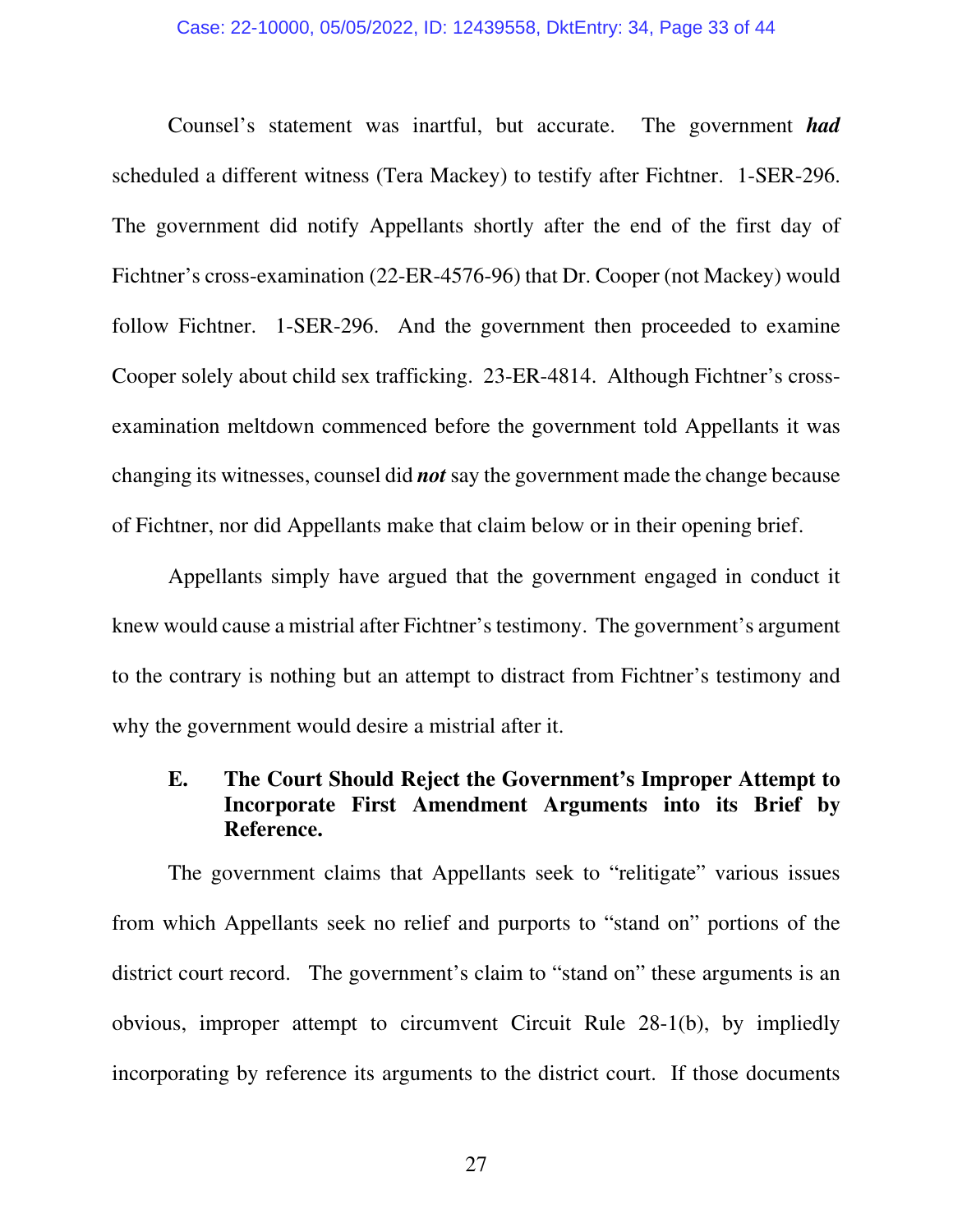#### Case: 22-10000, 05/05/2022, ID: 12439558, DktEntry: 34, Page 34 of 44

said anything pertinent to this appeal, the government had to discuss those issues in its response brief. The Court should reject the government's effort to incorporate them by reference. *Stevens v. Davis*, 25 F.4th 1141, 1161 (9th Cir. 2022) ("We limit our review to arguments raised in the…briefs…We do not consider additional arguments that Stevens raised before the district court, because his mere reference to those arguments in his opening brief on appeal does not incorporate them for our review. *See* Ninth Circuit Rule 28-1(b)…"). Moreover, although various aspects of the First Amendment had been briefed in different contexts during this prosecution, Appellants' filings related to the preliminary and final jury instructions presented authorities and arguments that had not been previously raised or decided in any prior motions.

 Similarly, the government claims that Fichtner's testimony did not support First Amendment protection for Backpage ads, that discussing the First Amendment would be "beyond the scope" of the appeal, and that it "demonstrated below" that a jury can determine "the true nature of the services offered" in Backpage ads. Dkt. 25 at 43. The government does not develop a cogent argument to support these claims, but merely references its arguments to the district court in various filings and again tries to improperly incorporate those arguments by reference. The Court should reject the government's attempt to incorporate by reference.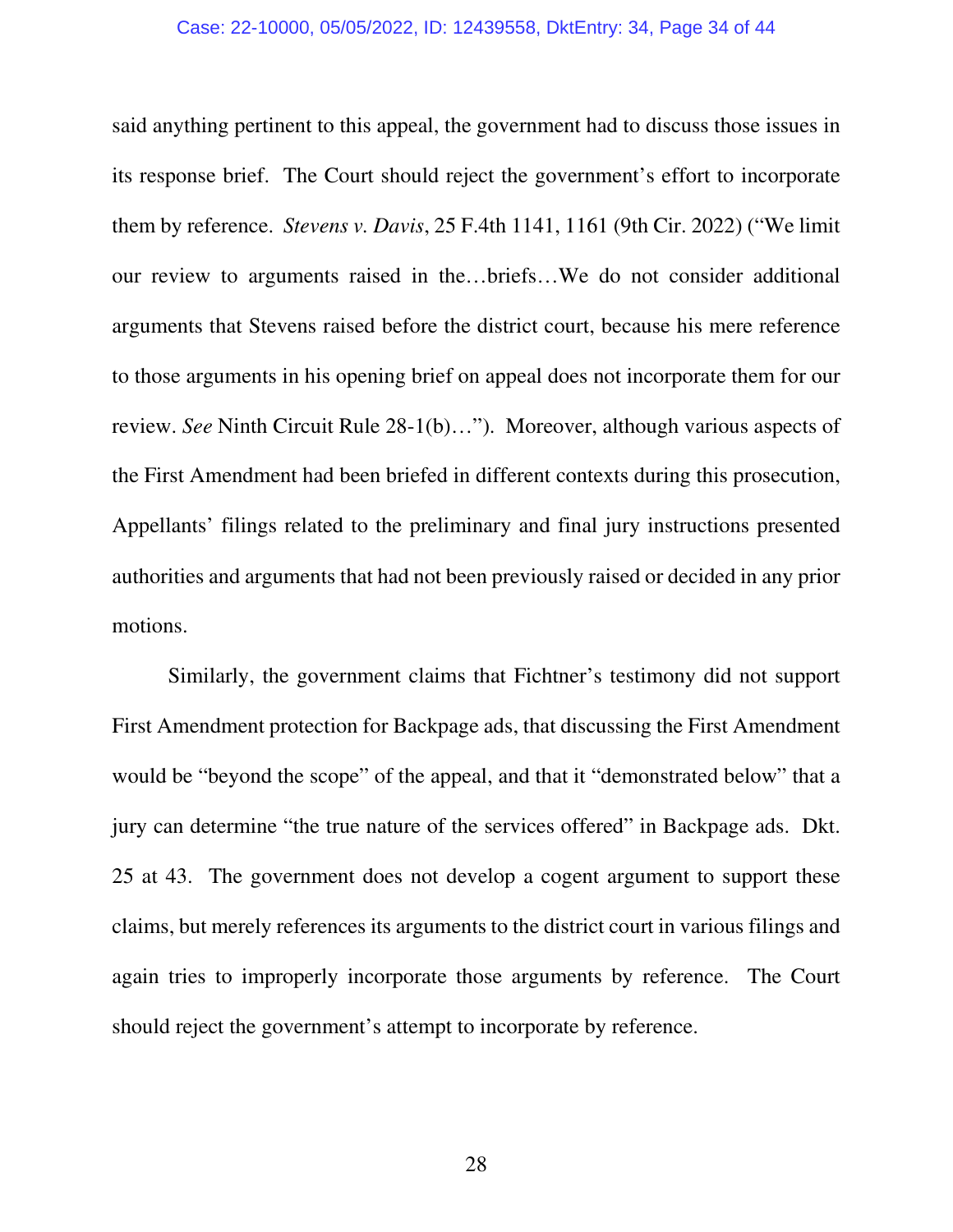The government also cites language from *United States v. Hale*, 448 F.3d 971, 982 (7th Cir. 2006), relating to "coded and disguised language," which is inapposite. *Hale* involved first party speech, not the publication of third-party speech. With first party speech, the speaker knows if coded language has a particular meaning, whereas a publisher of third-party speech does not know and cannot know what the speaker intended. *McKenna*, 881 F. Supp. 2d at 1279 ("[W]here an online service provider publishes advertisements that employ coded language, a reasonable person could believe that facts exist that do not in fact exist: an advertisement for escort services may be just that…. [I]f the offer is implicit, how can a third party ascertain that which is being offered before the transaction is consummated?"). Moreover, *Hale* simply does not address the First Amendment and cannot be read to imply that the First Amendment does not protect the publication of third-party speech using coded language—an issue neither presented nor decided in *Hale*.

## **4. The Trial Judge's Findings Don't Preclude This Court from Finding the Government Intended to Provoke the Mistrial.**

 The government greatly overplays the Trial Judge's comment that she did not see the prosecutors' conduct as intentional misconduct. The Trial Judge's comment was aimed at the numerous individual instances of misconduct, not to the prosecution's conduct in the aggregate—the pertinent issue for goading. The issue of whether the government had intentionally provoked the mistrial was not before the Trial Judge. Moreover, the Trial Judge had yet to address the First Amendment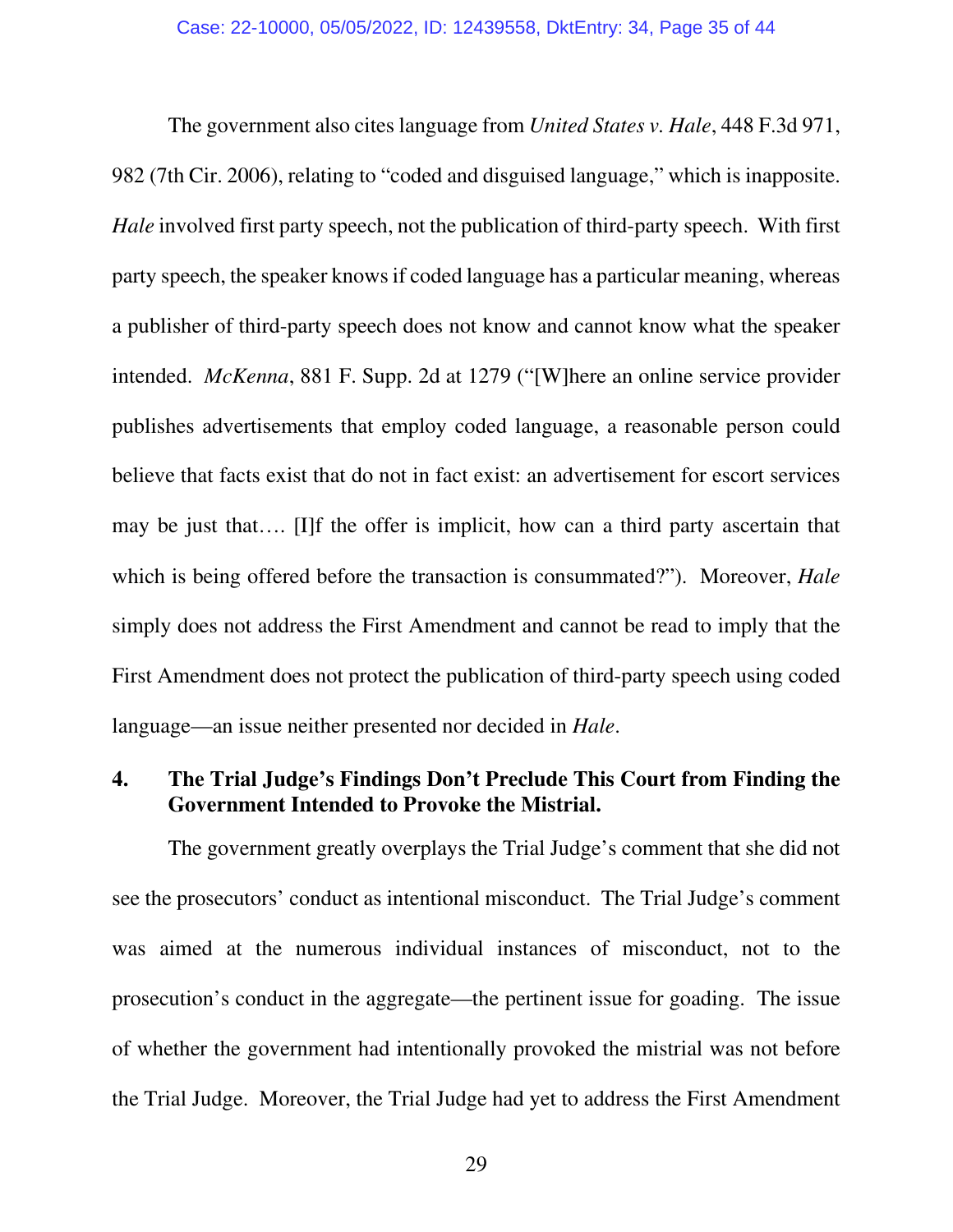#### Case: 22-10000, 05/05/2022, ID: 12439558, DktEntry: 34, Page 36 of 44

issues raised by the Appellants' jury instructions and the government's objections, so likely was unaware of why the government's case was faltering or why the government had cause to provoke the mistrial. This Court should reject the government's invitation to interpret the Trial Judge's comment as pre-judging an issue not yet before her.

 The Trial Judge's "cumulative effect" comment also does not show the prosecutors did not engage in misconduct or provoke the mistrial. To the contrary, the Trial Judge assessed that the government's misconduct in the first two days of trial had so polluted the proceedings that another three months of trial would not eliminate the prejudice. Moreover, any reasonably competent prosecutor needing a mistrial would do exactly what the prosecutors did here—repeatedly stepping over the line from the start of the opening statement and with every subsequent witness, to provide plausible deniability and reduce the odds of an adverse finding under *Kennedy*.

# **5. The Government Mischaracterizes the Motion Judge's Statements About Scrutinizing the Record.**

 Twice in its response brief, the government implies that the order on appeal says the Motion Judge "closely examin[ed]" the trial record. Dkt. 25 at 29, 36. The order twice used the words "close examination," but the government's suggestion is misleading, as the uses of that phrase related to allegations of misconduct unrelated to the government provoking the mistrial and plainly referred to reviewing the trial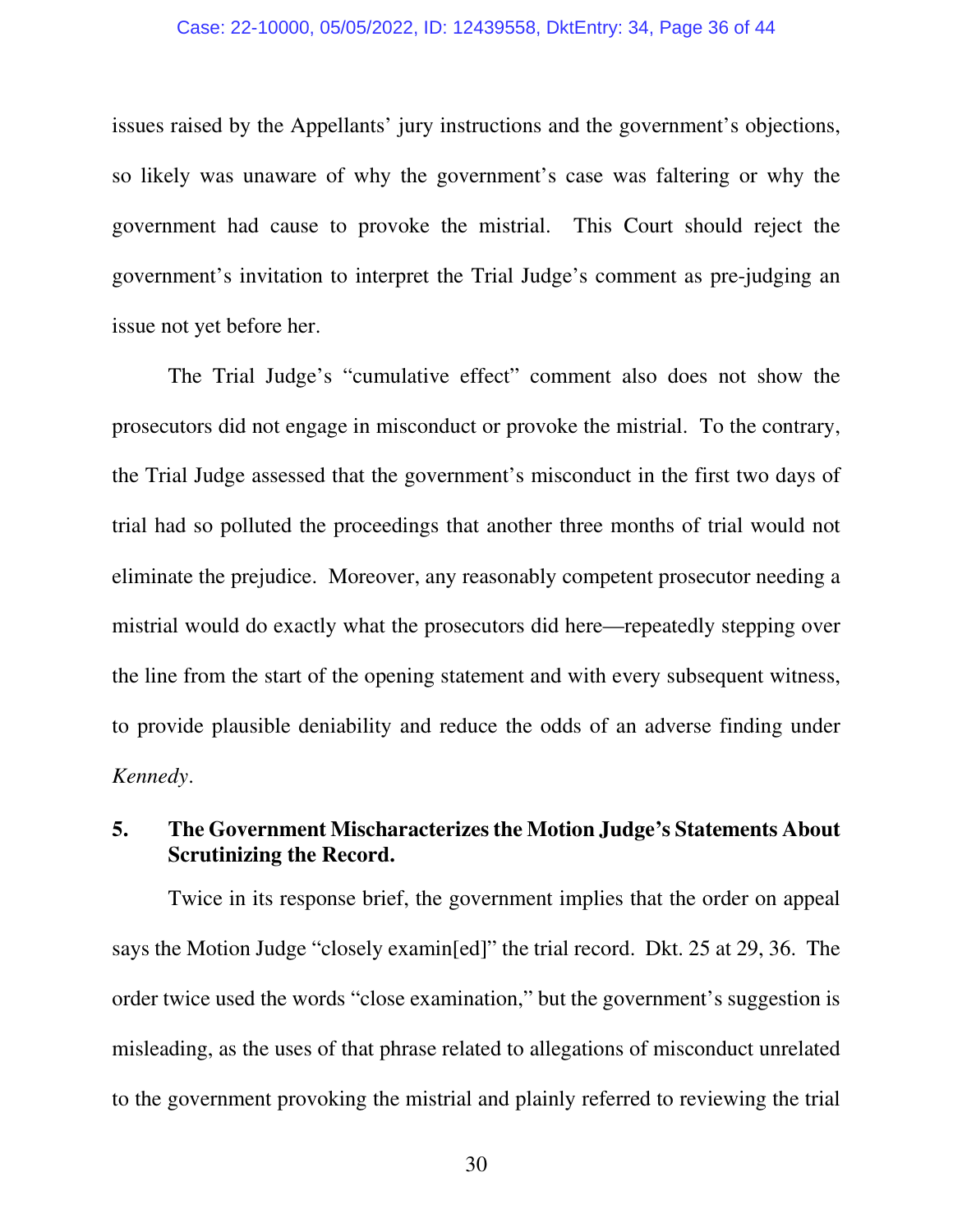court *docket*, not the trial record. 1-ER-7 ("[C]urrently pending before the Court is Defendants' reassertion that the government is withholding Brady and Giglio material…[A] close examination of the record shows that the previously-assigned courts have issued rulings on many of the same assertions brought here."); 1-ER-17 ("The Defendants next ask the Court to exercise its supervisory authority to dismiss the case based on the Governments' privilege invasions…A close examination of the court record reflects that the trial court previously issued a Sealed Order addressing these very same allegations."). The government's claim that the Motion Judge "closely examin[ed]" the trial record has no support in the record.

 Moreover, the objective facts show that the Motion Judge lacked a firm grasp of even the most basic facts relating to this complex litigation. The Motion Judge's order denying Appellants' Motion contained a fundamental factual error characterizing the government's conspiracy charges as spanning five years from 2013-2018 (1-ER-3-4), when the charges spanned fourteen years from 2004-2018  $(2-ER-143[\mathcal{F}196])$ <sup>12</sup> The Motion Judge's misunderstanding of the facts is entirely

 $12$  The time span for the conspiracy was not important for Appellants' double jeopardy motion but was pivotal to a portion of Appellants' motion to dismiss that is not presently on appeal—the motion to dismiss under the court's supervisory powers based on the government's concealment of discovery materials from its Western District of Washington investigation, which addressed the period 2004- 2012. The Motion Judge denied Appellants' motion and declined to rule on the relevancy or materiality of the documents. The Motion Judge's erroneous belief that the conspiracy allegations in this case spanned just 2013-2018, while the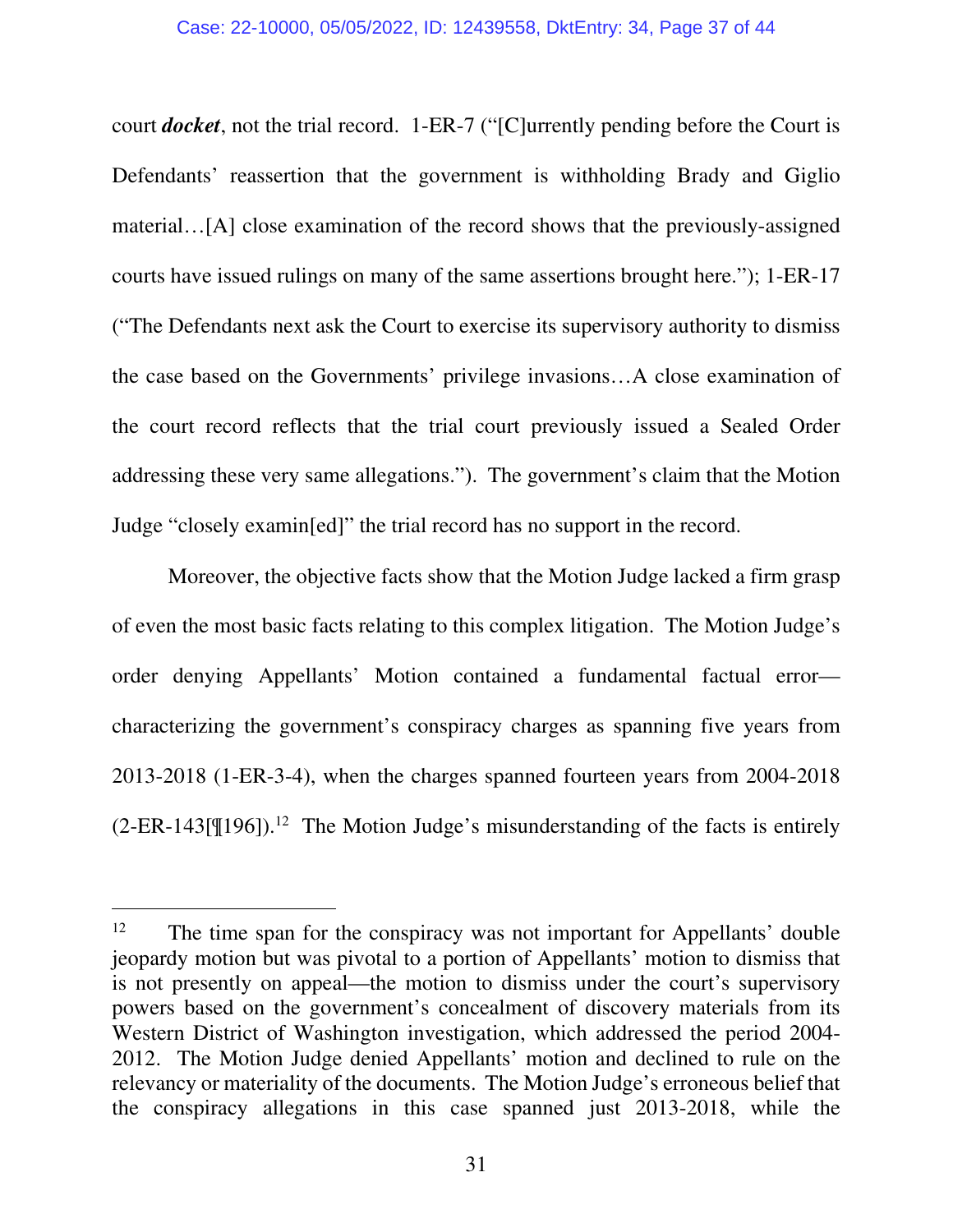understandable, given the circumstances, but the error is just one example of why this Court should be skeptical of the Motion's Judge's findings and accord them little deference.

# **6. The Motion Judge Erred in Denying Appellants' Request for An Evidentiary Hearing.**

 The government is right that evidentiary hearings ordinarily are not required for double jeopardy motions. That is because double jeopardy motions ordinarily are decided by the judge who presided over the trial, who already is intimately familiar with what transpired. *Cf. United States v. Avenatti*, No. 21-50225, 2022 WL 808143, at \*1 (9th Cir. Mar. 16, 2022) (district court did not abuse its discretion by refusing to hold an evidentiary hearing on double jeopardy motion where it "presided over the entire proceedings including extensive discovery practice, conducted both pre-trial and mid-trial motions hearings, and heard fifteen days' worth of trial testimony," "was very familiar with the record underlying" the motion to dismiss, and "was uniquely positioned to evaluate and characterize the conduct of the government"). But that was not the case here.

 The government relied primarily on this Court's decision in *United States v. Hagege,* 437 F.3d 943 (9th 2006). In discussing *Hagege*, however, the government failed to disclose the three critical facts that readily distinguish *Hagege* from the

Washington investigation addressed 2004-2012, likely influenced the Motion Judge's decision and certainly was relevant to it.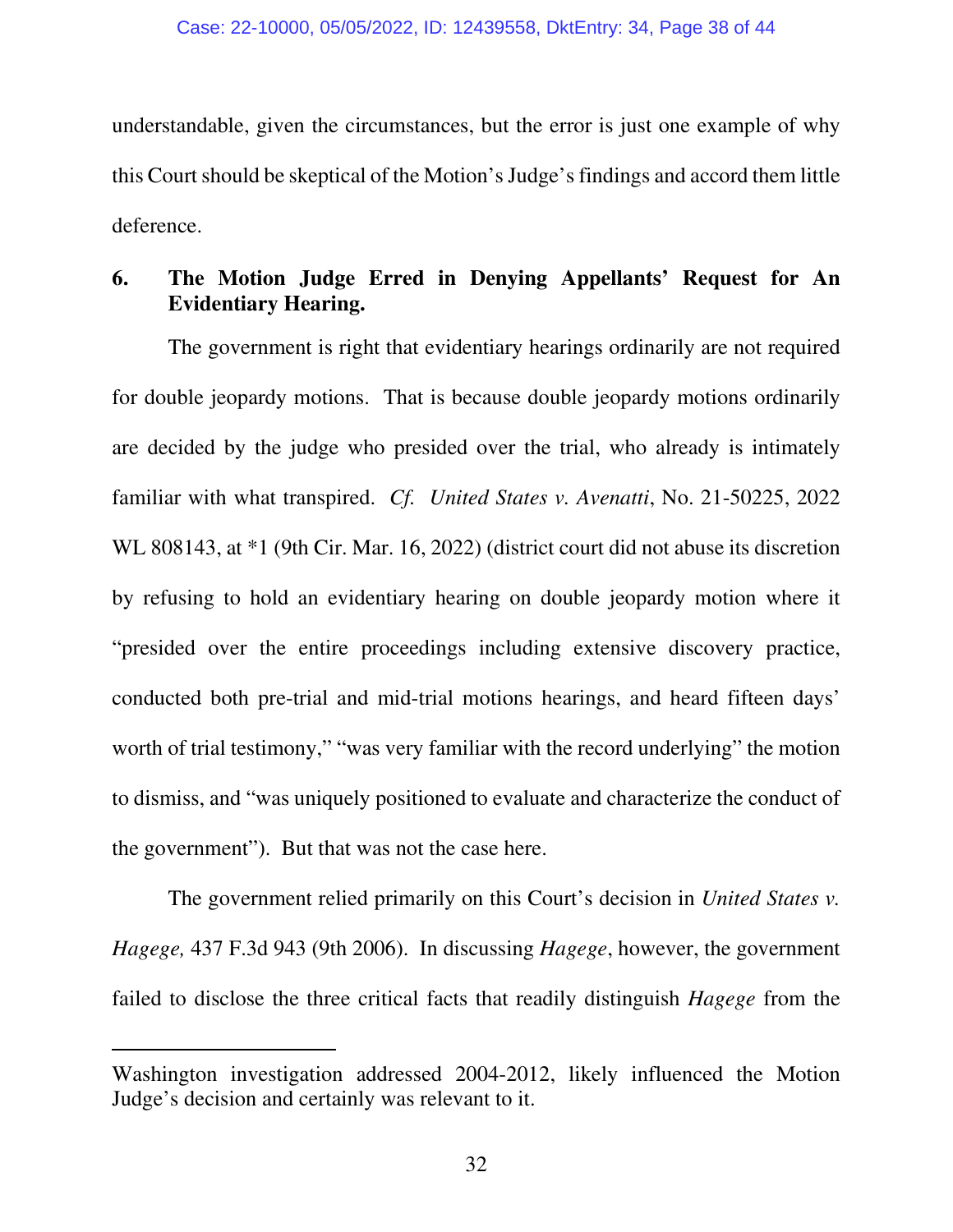#### Case: 22-10000, 05/05/2022, ID: 12439558, DktEntry: 34, Page 39 of 44

circumstances here. First, the judge who decided the double jeopardy motion in *Hagege* had "presided over the entire proceedings" and, therefore, "was uniquely positioned to evaluate the prosecutor's conduct." *Id*. at 953. Second, with the government's opposition to the motion in *Hagege*, the prosecutor submitted an affidavit addressing the key factual issue and subsequently made further avowals to the court at oral argument resolving issues not addressed in the affidavit. *Id.* at 949. Third, the defendant in *Hagege* did not "offer a single reason why the government would have wanted to sabotage" the trial and the district judge found there was "no conceivable reason that the prosecutor would have wanted to trigger a mistrial motion."<sup>13</sup> None of those facts are present here.

 The Motion Judge was brand new to this case, having no more familiarity with the record than this Court, and certainly was not "uniquely positioned to evaluate the prosecutor's conduct." *Id*. at 953. Appellants offered more than plausible reasons why the government would want to trigger a mistrial. The Trial Judge—the one familiar with the case history and the trial—found pervasive prosecutorial misconduct.

<sup>13</sup> The government also said the court in *Hagege* had "survey[ed] precedents of other courts of appeals and conclud[ed] that all but one defer almost entirely to the district court regarding whether a hearing is necessary" (Dkt. 25 at 50), but again failed to mention that the outcomes in those cases were predicated on the fact that the judges deciding the double jeopardy motions had presided at trial and already were well versed in the facts.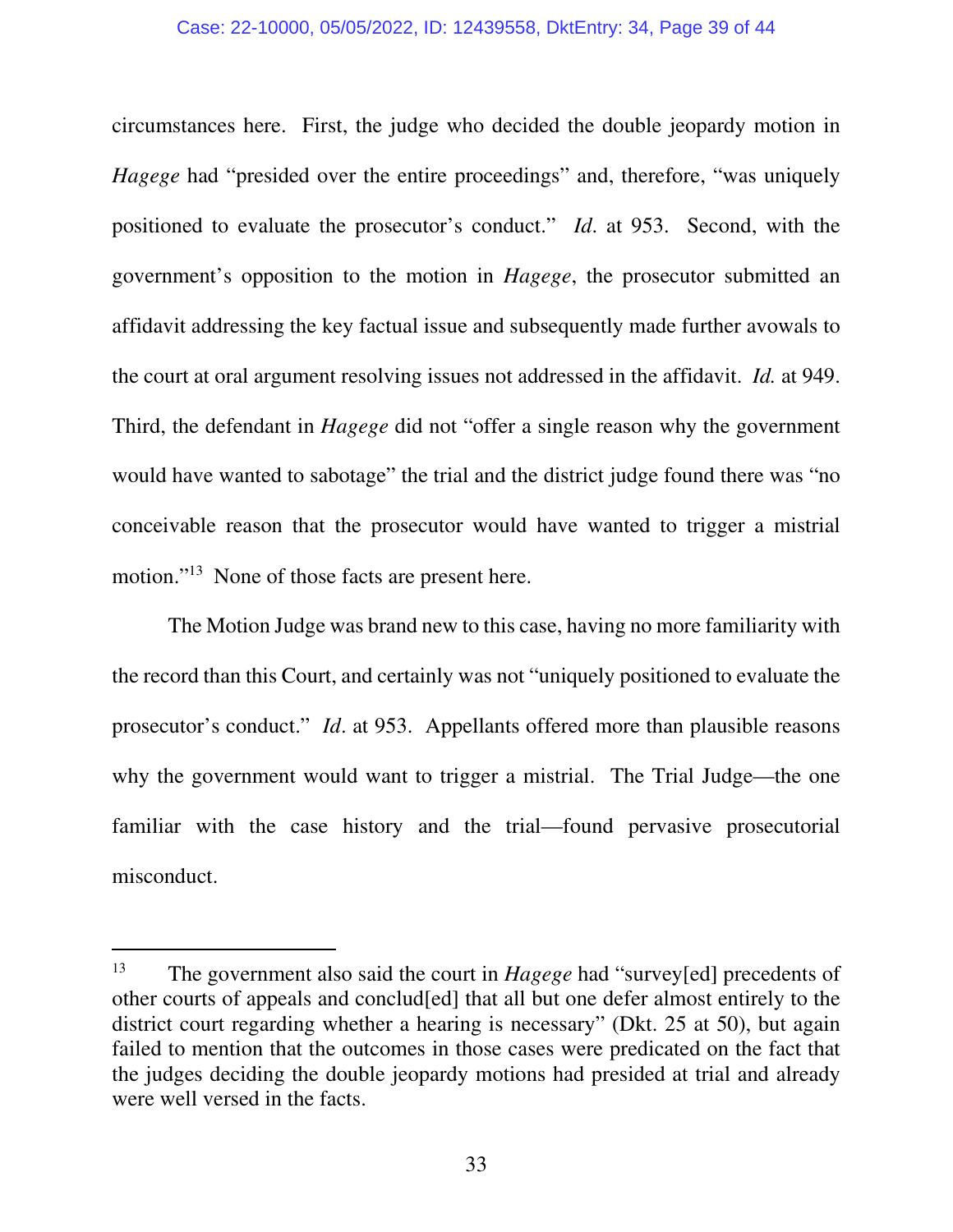The prosecutors submitted no affidavits or other sworn testimony. The government claims the Motion Judge "probed the prosecutors who examined J.S. and Dr. Cooper" (Dkt. 25 at 49), but the Motion Judge merely asked "what did you do" and the prosecutors' unsworn representations raised more questions than they answered. Prosecutor Rapp's avowals suggested he *solicited* J.S. to use the term "rape" by telling her not to talk about being raped in a time period that was not relevant, implying she could use the term for the relevant period, and to emphasize the "105 days"—two hot button issues for the Trial Judge. 16-ER-3375-77 ("Jessika, you're not going to talk about the fact that you were raped during that tenday time frame. That's not relevant to this case. All right. Now let's jump ahead. You were now trafficked for 105 days, and during those 105 days you were posted repeatedly…that comes into evidence…Th[e postings] span that 105 days…What is relevant is the fact that you were posted and reposted for that  $105 \text{ days}...$ ").<sup>14</sup> Moreover, the prosecutors' representations to the Motion Judge were contradicted by their conduct at trial, as they repeatedly solicited testimony on impermissible topics. *See* Dkt. 11 at 7-8, 48-49, 61, 64-65. Given these circumstances, the Motion Judge abused her discretion in refusing to hold an evidentiary hearing.

<sup>&</sup>lt;sup>14</sup> When discussing the rape, the 105 days, and elsewhere, the government repeatedly comments that the objections by Appellants' counsel were "unclear," without disclosing that the Trial Judge forbid speaking objections. 1-FER-62 ("there should be no speaking objections").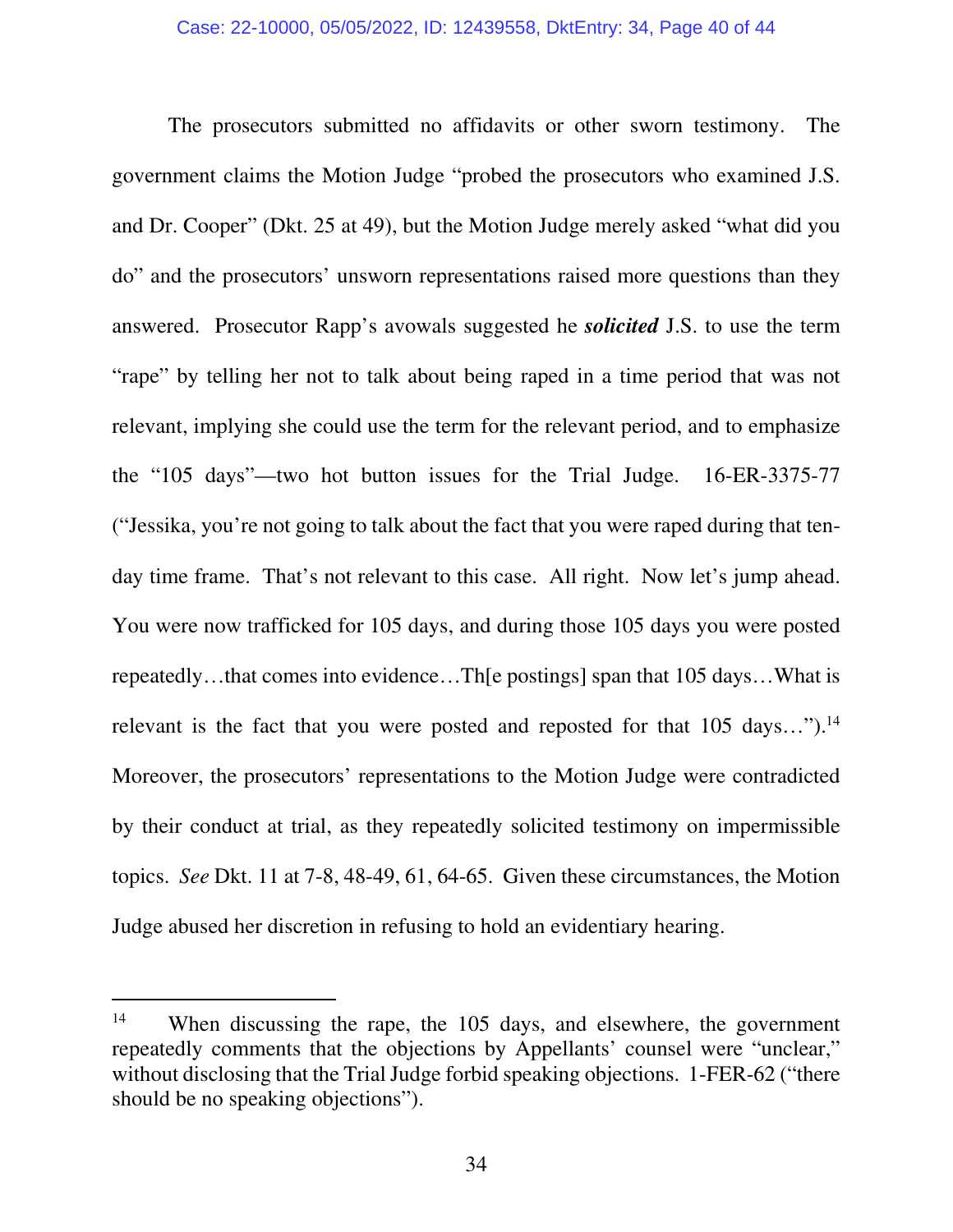The government claims Appellants were required to make an "offer of proof" in connection with their request for an evidentiary hearing (Dkt. 25 at 51), but none of the cases the government cites use that term or support that claim. *United States v. Hoang*, 486 F.3d 1156, 1163 (9th Cir. 2007) ("An evidentiary hearing…need be held only when the moving papers allege facts…to enable the trial court to conclude that contested issues of fact exist"); *United States v. Howell*, 231 F.3d 615, 620 (9th Cir. 2000) (same); *United States v. Zone*, 403 F.3d 1101, 1106 (9th Cir. 2005) ("an evidentiary hearing may be necessary when the factual record does not support a district court's order granting a defendant's motion to dismiss on double jeopardy grounds"). The Motion Judge's denial of the request for an evidentiary hearing was a clear error.

### **CONCLUSION**

 The Motion Judge's findings that the government had no reason to seek a mistrial, had engaged in no misconduct, and did not provoke the mistrial each were erroneous, and this Court should reverse. Anything short of reversal would render *Oregon v. Kennedy*, 456 U.S. 667 (1982), toothless. Alternatively, this Court should vacate the Motion Judge's order denying Appellants' double jeopardy motion and remand for a full evidentiary hearing with direction to provide appropriate deference to the Trial Judge's factual findings.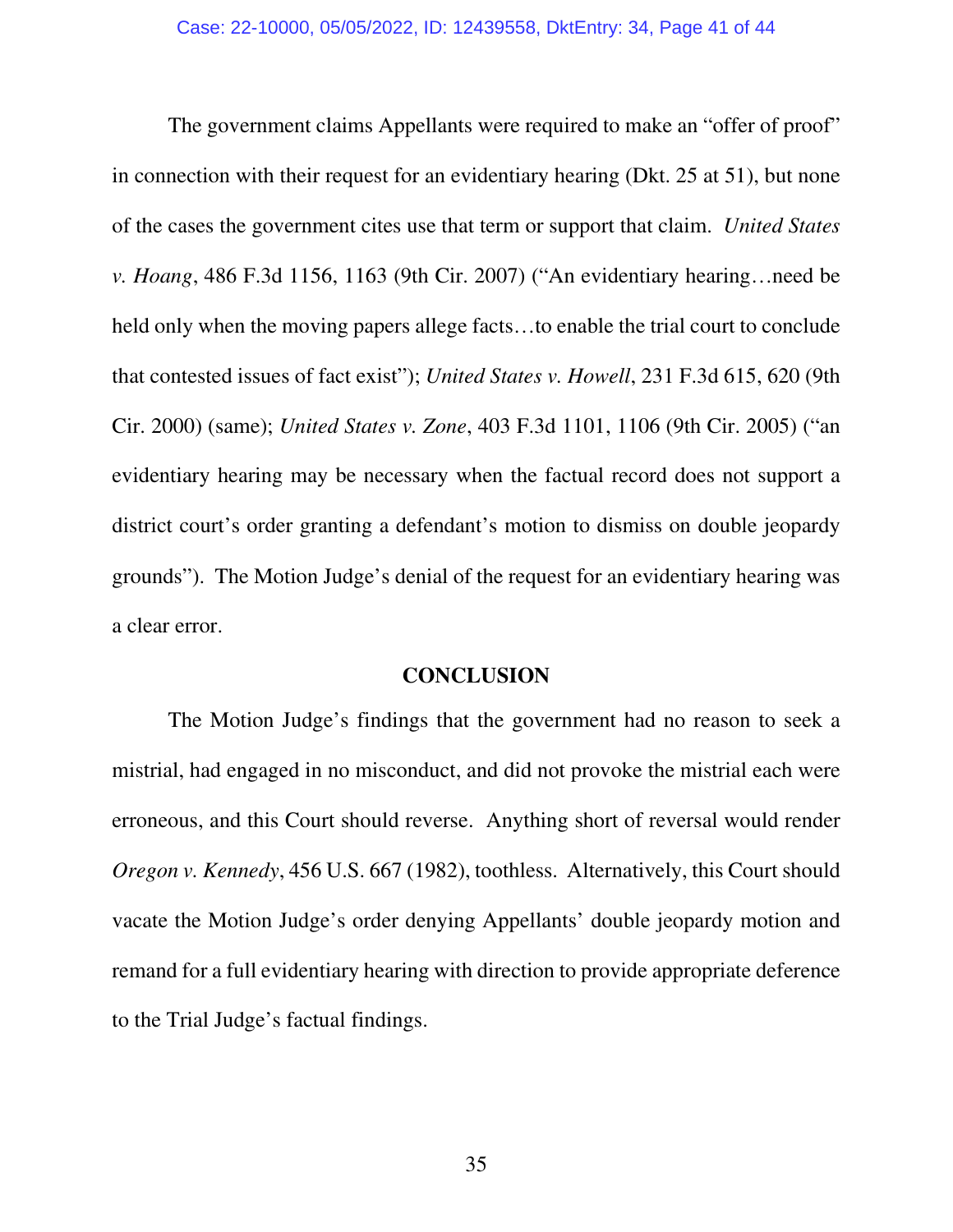Respectfully submitted this 5th day of May, 2022.

#### *s/ Whitney Z. Bernstein*

Thomas H. Bienert, Jr. Whitney Z. Bernstein BIENERT KATZMAN LITTRELL WILLIAMS, LLP 903 Calle Amanecer, Suite 350 San Clemente, CA 92673 Telephone: (949) 369-3700 Email: tbienert@bklwlaw.com Email: wbernstein@bklwlaw.com *Attorneys for Defendant-Appellant James Larkin*

Bruce Feder FEDER LAW OFFICE, P.A. 2930 E. Camelback Road, Suite 160 Phoenix, AZ 85016 Telephone: (602) 257-0135 Email: bf@federlawpa.com *Attorneys for Defendant-Appellant Scott Spear* 

David Eisenberg DAVID EISENBERG PLC 3550 N. Central Ave., Suite 1155 Phoenix, Arizona 85012 Telephone: (602) 237-5076 david@deisenbergplc.com *Attorneys for Defendant-Appellant Andrew Padilla*

Paul John Cambria, Jr. Erin McCampbell Paris LIPSITZ GREEN SCIME CAMBRIA LLP 42 Delaware Ave., Suite 300 Buffalo, NY 14202-3857 Telephone: (716) 849-1333 Email: pcambria@lglaw.com Email: emccampbell@lglaw.com *Attorneys for Defendant-Appellant Michael Lacey* 

Gary S. Lincenberg Gopi K. Panchapakesan BIRD, MARELLA, BOXER, WOLPERT, NESSIM, DROOKS, LINCENBERG & RHOW P.C. 1875 Century Park East, Suite 2300 Los Angeles, CA 90067-2561 Telephone: (310) 201-2100 Email: glincenberg@birdmarella.com Email: gkp@birdmarella.com *Attorneys for Defendant-Appellant John Brunst*

Joy Malby Bertrand JOY BERTRAND ESQ LLC P.O. Box 2734 Scottsdale, Arizona 85252 Telephone: (602)374-5321 joy.bertrand@gmail.com *Attorneys for Defendant-Appellant Joye Vaught*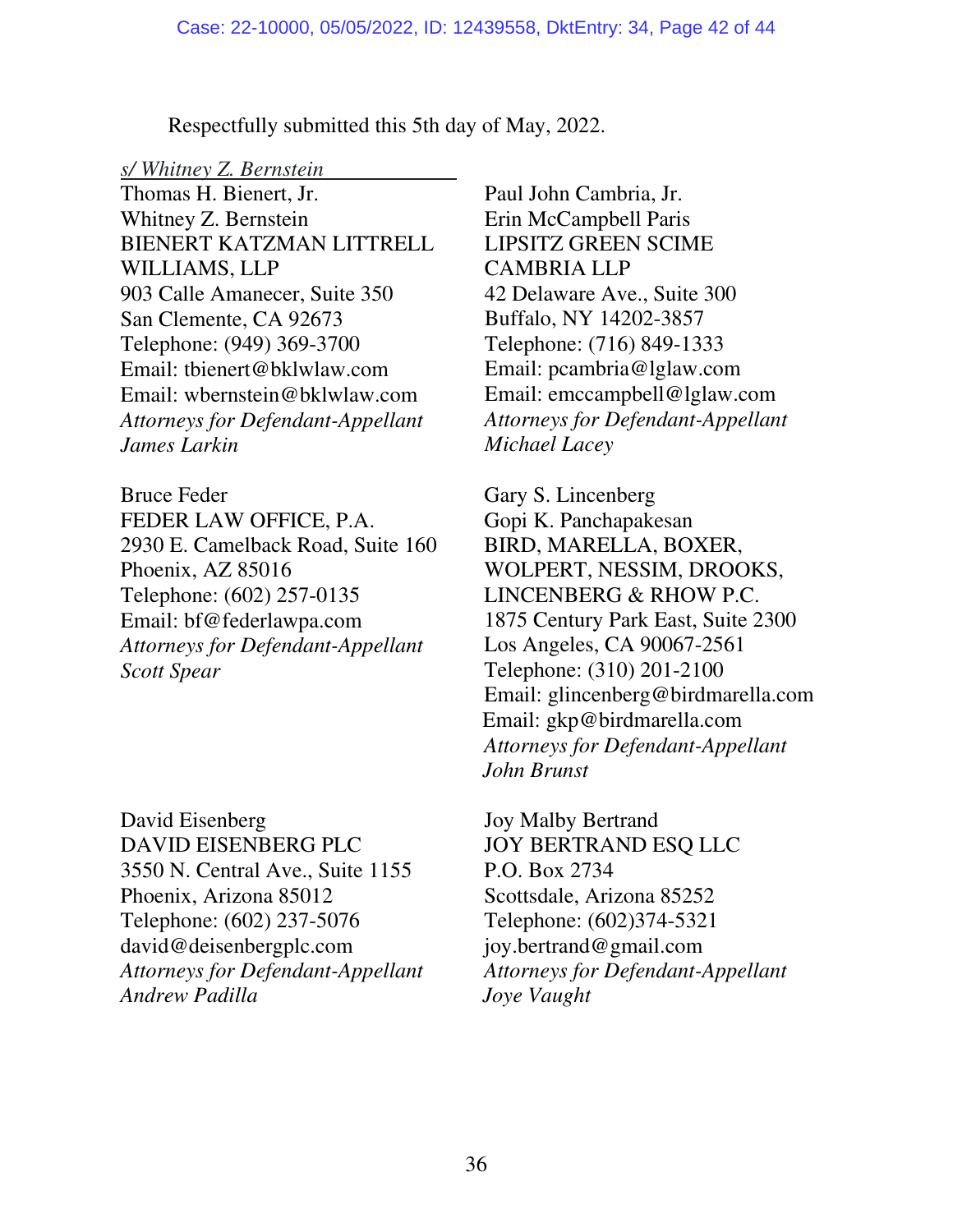# **CERTIFICATE OF SERVICE**

I hereby certify that on May 5, 2022, I electronically filed the foregoing with the Clerk of the Court for the United States Court of Appeals for the Ninth Circuit by using the appellate CM/ECF system.

I certify that all participants in the case are registered CM/ECF users and that service will be accomplished by the appellate CM/ECF system.

> *s/ Whitney Z. Bernstein*  Whitney Z. Bernstein Attorney for James Larkin